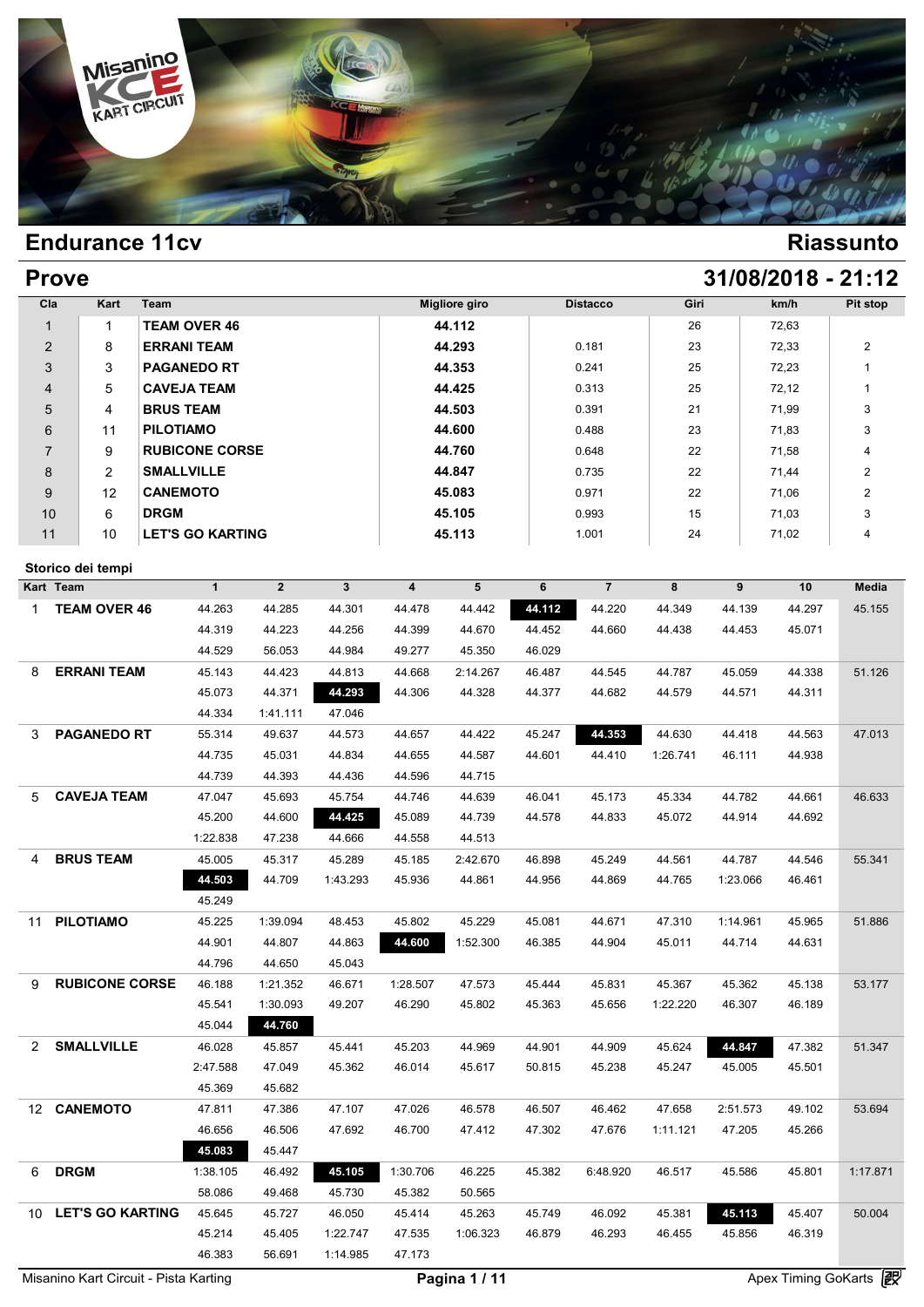

## **Qualifiche 31/08/2018 - 21:33**

| Cla                  |             | Kart                  | Team                    |              |                |              |                         | <b>Migliore giro</b> |        | <b>Distacco</b> | Giri   |                  | km/h   | <b>Pit stop</b> |
|----------------------|-------------|-----------------------|-------------------------|--------------|----------------|--------------|-------------------------|----------------------|--------|-----------------|--------|------------------|--------|-----------------|
| $\mathbf{1}$         |             | $\mathbf{1}$          | <b>TEAM OVER 46</b>     |              |                |              |                         | 44.025               |        |                 | 14     |                  | 72,77  |                 |
| $\overline{2}$       |             | 8                     | <b>ERRANI TEAM</b>      |              |                |              |                         | 44.325               |        | 0.300           | 13     |                  | 72,28  |                 |
| 3                    |             | 3                     | <b>PAGANEDO RT</b>      |              |                |              |                         | 44.338               |        | 0.313           | 13     |                  | 72,26  |                 |
| 4                    |             | 5                     | <b>CAVEJA TEAM</b>      |              |                |              |                         | 44.347               |        | 0.322           | 13     |                  | 72,24  |                 |
| 5                    |             | 11                    | <b>PILOTIAMO</b>        |              |                |              |                         | 44.505               |        | 0.480           | 13     |                  | 71,99  |                 |
| 6                    |             | 12                    | <b>CANEMOTO</b>         |              |                |              |                         | 44.650               |        | 0.625           | 13     |                  | 71,75  |                 |
| $\overline{7}$       |             | $\overline{4}$        | <b>BRUS TEAM</b>        |              |                |              |                         | 44.653               |        | 0.628           | 14     |                  | 71,75  |                 |
| 8                    |             | 9                     | <b>RUBICONE CORSE</b>   |              |                |              |                         | 44.696               |        | 0.671           | 14     |                  | 71,68  |                 |
| 9                    |             | 10                    | <b>LET'S GO KARTING</b> |              |                |              |                         | 44.936               |        | 0.911           | 13     |                  | 71,30  |                 |
| 10                   |             | 6                     | <b>DRGM</b>             |              |                |              |                         | 45.095               |        | 1.070           | 14     |                  | 71,05  |                 |
| 11                   |             | $\overline{2}$        | <b>SMALLVILLE</b>       |              |                |              |                         | 45.418               |        | 1.393           | 3      |                  | 70,54  | $\mathbf{1}$    |
|                      |             | Storico dei tempi     |                         |              |                |              |                         |                      |        |                 |        |                  |        |                 |
| Kart Team            |             |                       |                         | $\mathbf{1}$ | $\overline{2}$ | $\mathbf{3}$ | $\overline{\mathbf{4}}$ | 5                    | 6      | $\overline{7}$  | 8      | $\boldsymbol{9}$ | 10     | <b>Media</b>    |
| $\mathbf{1}$         |             | <b>TEAM OVER 46</b>   |                         | 44.403       | 44.061         | 44.538       | 44.322                  | 44.213               | 44.285 | 44.349          | 44.574 | 44.157           | 44.025 | 44.286          |
|                      |             |                       |                         | 44.173       | 44.422         | 44.208       | 44.286                  |                      |        |                 |        |                  |        |                 |
| 8                    |             | <b>ERRANI TEAM</b>    |                         | 44.707       | 44.636         | 44.518       | 44.520                  | 1:02.180             | 45.017 | 44.548          | 44.430 | 44.884           | 44.640 | 46.171          |
|                      |             |                       |                         | 44.781       | 44.325         | 47.038       |                         |                      |        |                 |        |                  |        |                 |
| 3                    |             | <b>PAGANEDO RT</b>    |                         | 44.790       | 45.567         | 44.454       | 44.709                  | 44.577               | 44.697 | 44.724          | 44.644 | 44.733           | 46.866 | 44.909          |
|                      |             |                       |                         | 45.254       | 44.474         | 44.338       |                         |                      |        |                 |        |                  |        |                 |
| 5                    |             | <b>CAVEJA TEAM</b>    |                         | 44.503       | 44.811         | 44.529       | 44.595                  | 45.801               | 44.453 | 44.519          | 52.391 | 44.601           | 44.635 | 45.564          |
|                      |             |                       |                         | 48.426       | 44.347         | 44.733       |                         |                      |        |                 |        |                  |        |                 |
| 11                   |             | <b>PILOTIAMO</b>      |                         | 44.525       | 44.505         | 44.650       | 44.899                  | 45.176               | 44.684 | 44.647          | 44.780 | 44.732           | 44.979 | 44.792          |
|                      |             |                       |                         | 44.826       | 45.066         | 44.837       |                         |                      |        |                 |        |                  |        |                 |
|                      |             | 12 CANEMOTO           |                         | 46.354       | 44.928         | 45.077       | 45.276                  | 45.185               | 45.217 | 47.466          | 44.747 | 44.650           | 44.996 | 45.364          |
|                      |             |                       |                         | 45.040       | 45.812         | 44.992       |                         |                      |        |                 |        |                  |        |                 |
| 4                    |             | <b>BRUS TEAM</b>      |                         | 44.863       | 44.769         | 44.797       | 44.886                  | 45.980               | 45.047 | 44.849          | 44.844 | 45.030           | 45.028 | 45.473          |
|                      |             |                       |                         | 44.764       | 52.306         | 44.815       | 44.653                  |                      |        |                 |        |                  |        |                 |
| 9                    |             | <b>RUBICONE CORSE</b> |                         | 44.939       | 44.940         | 44.696       | 44.780                  | 44.850               | 44.703 | 44.957          | 45.144 | 44.864           | 44.973 | 44.939          |
|                      |             |                       |                         | 44.840       | 45.064         | 45.619       | 44.778                  |                      |        |                 |        |                  |        |                 |
|                      |             | 10 LET'S GO KARTING   |                         | 45.413       | 44.936         | 45.373       | 45.133                  | 45.109               | 45.093 | 45.009          | 45.230 | 45.354           | 47.697 | 45.514          |
|                      |             |                       |                         | 45.363       | 45.184         | 46.788       |                         |                      |        |                 |        |                  |        |                 |
| 6                    | <b>DRGM</b> |                       |                         | 45.243       | 45.130         | 45.376       | 45.560                  | 45.335               | 45.309 | 45.298          | 45.390 | 48.171           | 46.036 | 45.922          |
|                      |             |                       |                         | 45.095       | 45.346         | 45.291       | 50.329                  |                      |        |                 |        |                  |        |                 |
| $\mathbf{2}^{\circ}$ |             | <b>SMALLVILLE</b>     |                         | 47.294       | 45.418         | 8:56.148     |                         |                      |        |                 |        |                  |        | 3:29.620        |

## **Finale 31/08/2018 - 22:06**

| Cla | Kart | Team                | Giri | <b>Distacco</b> | Interv. | km/h  | Migliore giro | Pit stop | Pena   |
|-----|------|---------------------|------|-----------------|---------|-------|---------------|----------|--------|
|     |      | <b>TEAM OVER 46</b> | 150  |                 |         | 66,56 | 43.925        |          |        |
| 2   | 8    | <b>ERRANI TEAM</b>  | 150  | 35.244          | 35.244  | 66,24 | 44.056        |          |        |
| 3   | 6    | <b>DRGM</b>         | 149  | 1 Giro          | 1 Giro  | 65,97 | 44.131        |          |        |
| 4   | 3    | <b>PAGANEDO RT</b>  | 149  | 1 Giro          | 7.171   | 65,91 | 44.424        |          |        |
| 5   | 4    | <b>BRUS TEAM</b>    | 149  | 1 Giro          | 10.528  | 65,81 | 44.143        |          |        |
| 6   | 5    | <b>CAVEJA TEAM</b>  | 149  | 1 Giro          | 2.988   | 65,79 | 44.440        |          | 10.000 |
|     | ſ    | <b>PILOTIAMO</b>    | 148  | 2 Giri          | 1 Giro  | 65,47 | 44.401        |          |        |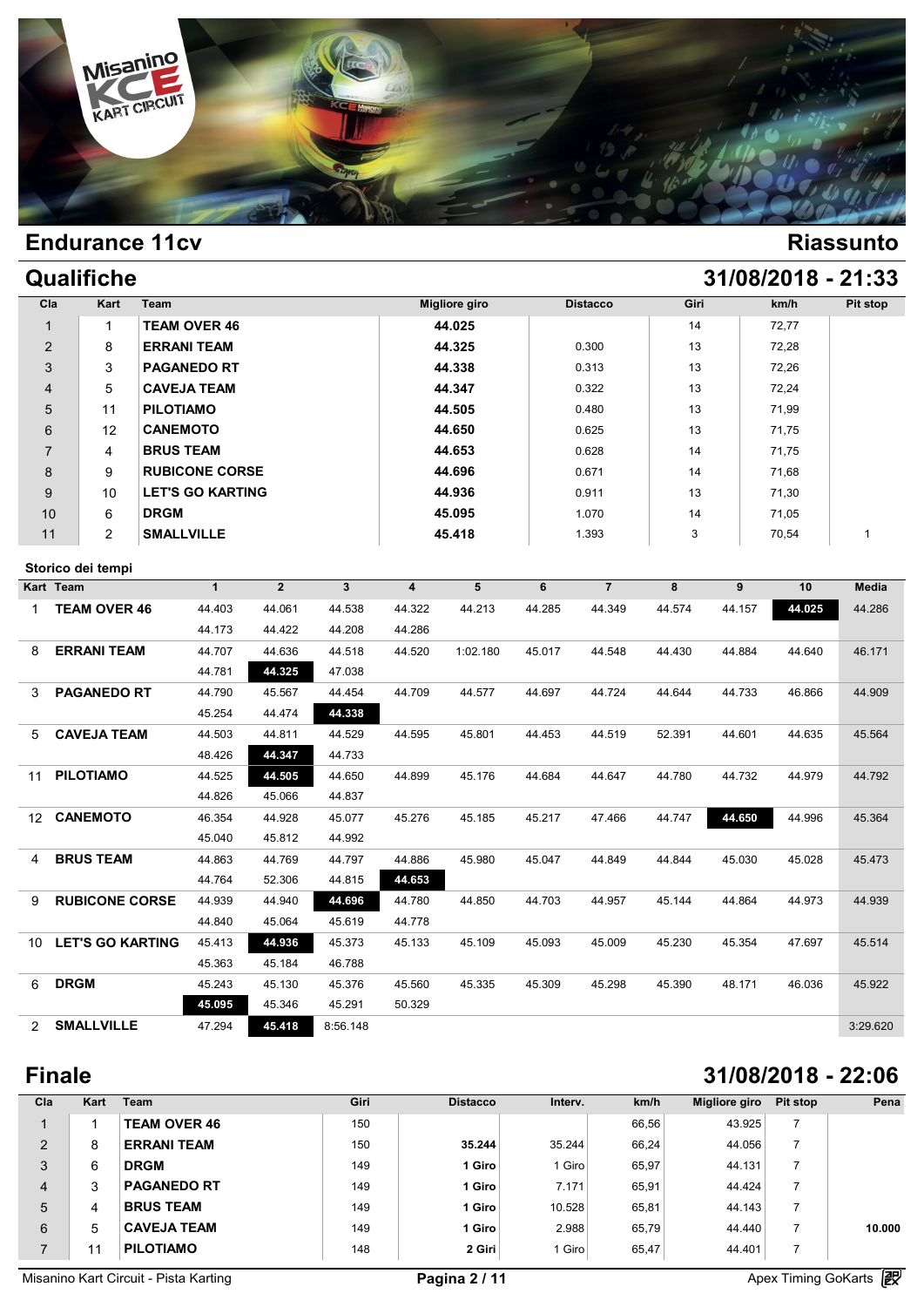

| Cla | Kart | Team                    | Giri | <b>Distacco</b> | Interv. | km/h  | <b>Migliore giro</b> | Pit stop | Pena   |
|-----|------|-------------------------|------|-----------------|---------|-------|----------------------|----------|--------|
| 8   |      | <b>SMALLVILLE</b>       | 147  | 3 Giri          | 1 Giro  | 65,00 | 44.763               |          |        |
| 9   |      | <b>RUBICONE CORSE</b>   | 147  | 3 Giri          | 11.012  | 64,90 | 44.218               |          | 10.000 |
| 10  | 10   | <b>LET'S GO KARTING</b> | 145  | 5 Giri          | 2 Giri  | 64,15 | 44.634               |          |        |
| 11  | 12   | <b>CANEMOTO</b>         | 144  | 6 Giri          | Giro    | 63,71 | 44.481               |          | 3 G.   |

## **Penalità**

| Ora   | Team                    | Penalità     | <b>Motivo</b>                         |
|-------|-------------------------|--------------|---------------------------------------|
| 00:12 | <b>LET'S GO KARTING</b> | Avvertimento | Tempo in pit 00:26 (Giro 15)          |
| 00:18 | <b>RUBICONE CORSE</b>   | Avvertimento | Tempo in pit 01:19 (Giro 22)          |
| 00:36 | <b>PILOTIAMO</b>        | Avvertimento | Tempo in pit 01:19 (Giro 44)          |
| 00:49 | <b>LET'S GO KARTING</b> | Avvertimento | Tempo in pit 00:32 (Giro 60)          |
| 01:51 | <b>CAVEJA TEAM</b>      | Avvertimento | Tempo in pit 01:19 (Giro 135)         |
| 02:00 | <b>RUBICONE CORSE</b>   | Avvertimento | Tempo di staffetta : 20:09 (Giro 147) |

## **Storico dei tempi**

|              | Kart Team           | $\mathbf{1}$ | $\overline{2}$ | $\mathbf{3}$ | $\overline{\mathbf{4}}$ | $5\phantom{.0}$ | 6        | $\overline{7}$ | 8        | 9        | 10       | <b>Media</b> |
|--------------|---------------------|--------------|----------------|--------------|-------------------------|-----------------|----------|----------------|----------|----------|----------|--------------|
| $\mathbf{1}$ | <b>TEAM OVER 46</b> | 44.820       | 44.443         | 44.487       | 44.189                  | 44.152          | 44.543   | 44.486         | 43.975   | 44.205   | 44.049   | 48.132       |
|              |                     | 44.072       | 44.230         | 44.303       | 44.295                  | 44.375          | 44.276   | 44.159         | 44.500   | 44.650   | 44.760   |              |
|              |                     | 44.304       | 44.470         | 44.199       | 44.695                  | 44.348          | 2:00.881 | 45.348         | 44.874   | 44.533   | 44.315   |              |
|              |                     | 44.363       | 44.163         | 44.601       | 44.202                  | 44.333          | 44.472   | 44.297         | 44.183   | 44.395   | 44.611   |              |
|              |                     | 44.267       | 44.234         | 44.223       | 44.658                  | 44.299          | 44.681   | 44.579         | 44.516   | 44.275   | 44.525   |              |
|              |                     | 44.382       | 2:00.917       | 45.710       | 45.072                  | 44.447          | 44.563   | 44.517         | 44.435   | 44.489   | 44.344   |              |
|              |                     | 44.449       | 44.729         | 44.431       | 44.412                  | 44.504          | 44.197   | 44.476         | 44.628   | 44.558   | 44.354   |              |
|              |                     | 44.309       | 44.387         | 45.055       | 44.704                  | 44.454          | 44.375   | 44.610         | 2:00.889 | 45.304   | 44.685   |              |
|              |                     | 44.745       | 44.627         | 44.865       | 44.380                  | 44.792          | 44.518   | 44.516         | 44.816   | 44.696   | 44.631   |              |
|              |                     | 44.546       | 44.619         | 44.435       | 44.699                  | 44.694          | 44.836   | 44.644         | 44.895   | 44.545   | 2:01.669 |              |
|              |                     | 45.001       | 44.391         | 44.137       | 44.247                  | 44.022          | 44.306   | 44.614         | 44.408   | 44.244   | 44.702   |              |
|              |                     | 44.190       | 44.168         | 44.372       | 44.243                  | 44.158          | 44.412   | 44.357         | 44.096   | 44.160   | 44.125   |              |
|              |                     | 43.945       | 43.925         | 44.800       | 44.582                  | 2:01.446        | 45.383   | 44.470         | 44.725   | 44.439   | 44.993   |              |
|              |                     | 44.558       | 44.774         | 2:01.939     | 45.743                  | 44.681          | 44.522   | 44.621         | 44.542   | 2:01.865 | 45.617   |              |
|              |                     | 44.859       | 45.055         | 45.252       | 44.778                  | 45.098          | 44.994   | 44.910         | 45.273   | 45.020   | 45.412   |              |
| 8            | <b>ERRANI TEAM</b>  | 44.680       | 44.489         | 44.540       | 44.988                  | 44.597          | 44.522   | 44.873         | 44.056   | 44.209   | 44.643   | 48.364       |
|              |                     | 44.727       | 44.461         | 44.432       | 44.639                  | 44.600          | 44.621   | 44.714         | 44.417   | 44.879   | 44.821   |              |
|              |                     | 44.206       | 44.317         | 44.662       | 44.849                  | 44.292          | 2:01.238 | 45.745         | 45.250   | 44.771   | 44.837   |              |
|              |                     | 45.140       | 44.861         | 44.735       | 44.917                  | 45.395          | 44.678   | 44.772         | 45.004   | 44.793   | 44.587   |              |
|              |                     | 45.841       | 45.097         | 44.830       | 44.826                  | 44.852          | 44.634   | 44.568         | 44.969   | 2:01.816 | 45.778   |              |
|              |                     | 44.797       | 45.573         | 44.589       | 44.709                  | 44.970          | 44.606   | 44.592         | 44.589   | 44.482   | 44.735   |              |
|              |                     | 44.307       | 44.402         | 44.259       | 44.471                  | 44.351          | 44.303   | 44.133         | 44.540   | 44.414   | 44.717   |              |
|              |                     | 44.574       | 44.741         | 44.738       | 2:01.534                | 45.748          | 44.993   | 44.760         | 44.561   | 44.578   | 44.752   |              |
|              |                     | 44.748       | 44.652         | 44.729       | 44.842                  | 44.645          | 44.427   | 44.575         | 44.515   | 44.556   | 44.529   |              |
|              |                     | 44.336       | 44.703         | 44.733       | 44.743                  | 44.718          | 44.658   | 44.752         | 45.434   | 2:01.937 | 45.659   |              |
|              |                     | 45.460       | 45.182         | 2:01.251     | 45.751                  | 45.349          | 44.535   | 44.956         | 44.682   | 44.465   | 44.453   |              |
|              |                     | 44.612       | 44.573         | 44.481       | 44.807                  | 44.858          | 44.759   | 44.949         | 44.724   | 44.665   | 44.553   |              |
|              |                     | 44.776       | 44.561         | 2:01.782     | 45.352                  | 45.196          | 44.873   | 44.611         | 44.824   | 44.898   | 44.545   |              |
|              |                     | 44.561       | 44.810         | 44.836       | 44.833                  | 44.741          | 45.000   | 44.949         | 45.169   | 45.121   | 44.752   |              |
|              |                     | 44.694       | 2:01.997       | 45.897       | 45.020                  | 44.873          | 44.914   | 44.836         | 44.856   | 44.999   | 44.747   |              |
| 6            | <b>DRGM</b>         | 45.524       | 45.172         | 45.160       | 45.125                  | 45.170          | 45.352   | 45.046         | 45.373   | 44.930   | 45.675   | 48.541       |
|              |                     | 45.215       | 2:01.623       | 48.396       | 45.893                  | 45.597          | 46.430   | 46.356         | 44.834   | 44.819   | 44.834   |              |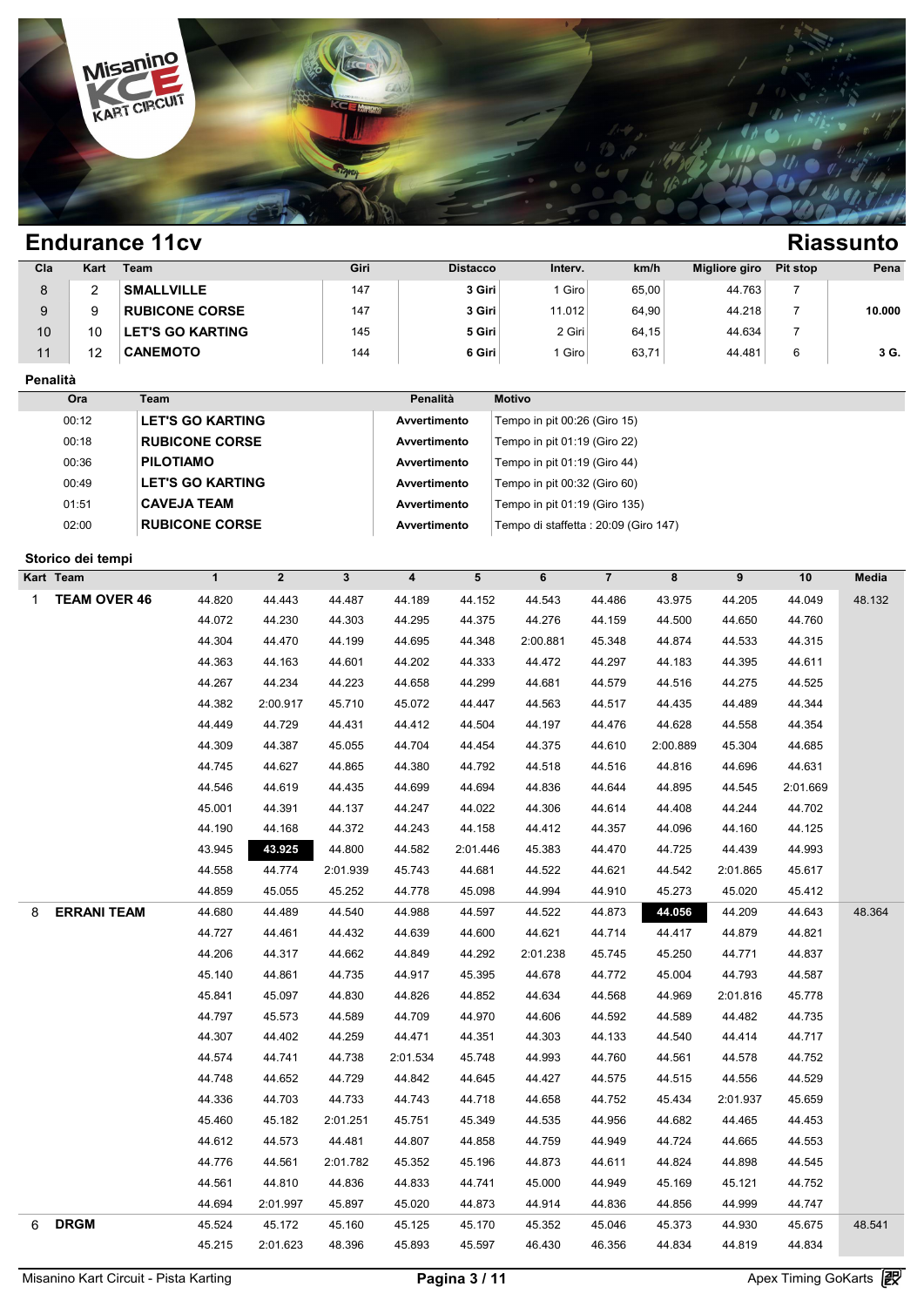

## **Endurance 11cv Riassunto Kart Team 1 2 3 4 5 6 7 8 9 10 Media 1**<br>
44.737 44.866 44.948 44.931 44.971 45.074 45.032 44.879 45.116 45.119<br>
44.887 44.811 45.030 45.114 45.032 45.151 45.082 46.127 45.063 1 2 3 4 5 6 7 8 9 10 Med<br>44.737 44.866 44.948 44.931 44.971 45.074 45.032 44.879 45.116 45.119<br>44.887 44.811 45.030 45.114 45.033 45.151 45.188 2:01.220 46.187 45.962<br>46.031 45.932 45.982 44.879 45.972 44.973 44.879 45.972 1 2 3 4 5 6 7 8 9 10 Med<br>44.737 44.866 44.948 44.931 44.971 45.074 45.032 44.879 45.116 45.119<br>44.887 44.811 45.030 45.114 45.033 45.151 45.188 2:01.220 46.187 45.962<br>46.031 45.813 45.568 2:02.049 45.832 44.961 44.595 44. 44.737 44.866 44.948 44.931 44.971 45.074 45.032 44.879 45.116 45.119<br>44.887 44.811 45.030 45.114 45.033 45.151 45.188 2:01.220 46.187 45.962<br>46.031 45.813 45.568 2:02.049 45.832 44.961 44.595 44.833 45.067 44.834<br>44.864 4 44.887 44.811 45.030 45.114 45.033 45.151 45.188 2:01.220 46.187 45.962<br>46.031 45.813 45.568 2:02.049 45.832 44.961 44.595 44.833 45.067 44.834<br>44.864 44.799 44.889 44.887 44.742 44.939 44.923 44.955 44.902 45.063<br>44.860 4 46.031 45.813 45.568 2:02.049 45.832 44.961 44.595 44.833 45.067 44.834<br>44.864 44.799 44.889 44.887 44.742 44.939 44.923 44.955 44.902 45.063<br>44.860 44.949 44.702 44.930 44.703 44.933 44.714 44.724 44.926 2:01.348<br>45.732 4 44.864 44.799 44.889 44.887 44.742 44.939 44.923 44.955 44.902 45.063<br>44.860 44.949 44.702 44.930 44.703 44.933 44.714 44.724 44.926 2:01.348<br>45.732 44.983 44.951 45.120 44.734 44.966 44.667 44.993 44.549 44.549<br>44.269 44. 44.860 44.949 44.702 44.930 44.703 44.933 44.714 44.724 44.926 2:01.348<br>45.732 44.983 44.951 45.120 44.734 44.966 44.667 44.993 44.549 44.549<br>44.269 44.433 44.676 44.300 44.255 44.273 44.529 44.426 44.202 44.323<br>44.601 44. 46.732 44.983 44.951 45.120 44.734 44.966 44.667 44.993 44.549 44.549<br>44.269 44.433 44.676 44.300 44.255 44.273 44.529 44.426 44.202 44.323<br>44.601 44.503 44.399 44.247 44.295 2:01.120 46.010 45.159 44.905 44.837<br>44.989 44. 44.269 44.433 44.676 44.300 44.255 44.273 44.529 44.426 44.202 44.323<br>44.601 44.503 44.399 44.247 44.295 2:01.120 46.010 45.159 44.905 44.837<br>44.989 44.757 44.886 44.729 44.812 44.954 44.744 44.713 44.824 44.871<br>44.831 44. 44.601 44.503 44.399 44.247 44.295 2:01.120 46.010 45.159 44.905 44.837<br>44.989 44.757 44.886 44.729 44.812 44.954 44.744 44.713 44.824 44.871<br>44.831 44.879 45.037 44.941 44.851 44.808 44.620 44.720 44.932 44.898<br>44.742 2:0 44.989 44.757 44.886 44.729 44.812 44.954 44.744 44.713 44.824 44.871<br>44.831 44.879 45.037 44.941 44.851 44.808 44.620 44.720 44.932 44.898<br>44.742 2:01.549 45.618 44.722 44.621 44.551 44.580 44.445 44.987 44.501<br>44.326 44. 44.831 44.87 45.037 44.941 44.851 44.808 44.620 44.720 44.932 44.8<br>44.742 2:01.549 45.618 44.722 44.621 44.551 44.580 44.445 44.987 44.5<br>44.326 44.487 44.688 44.704 44.390 44.360 45.162 44.659 44.5<br>44.545 44.536 2:00.973 4 3 **PAGANEDO RT** 44.843 45.044 44.825 45.099 44.519 44.724 44.888 44.628 44.581 44.792 50.291 44.326 44.487 44.131 44.688 44.704 44.390 44.360 45.162 44.659 44.585<br>44.545 44.536 2:00.973 45.706 44.881 44.797 44.981 45.150 45.461<br>44.843 45.044 44.825 45.099 44.519 44.724 44.888 44.628 44.581 44.792 50.2<br>44.964 44.52 44.545 44.536 2:00.973 45.706 44.881 44.797 44.981 45.150 45.461<br>44.843 45.044 44.825 45.099 44.519 44.724 44.888 44.628 44.581 44.792 50.2<br>44.964 44.527 44.919 44.726 44.803 44.938 44.947 45.180 44.790 44.937<br>45.045 44.94 44.843 45.044 44.825 45.099 44.519 44.724 44.888 44.628 44.581 44.792 50.2<br>44.964 44.527 44.919 44.726 44.803 44.938 44.947 45.180 44.790 44.937<br>45.045 44.944 45.094 44.754 45.111 2:00.925 45.658 45.067 44.841 44.732<br>44.61 44.964 44.527 44.919 44.726 44.803 44.938 44.947 45.180 44.790 44.937<br>45.045 44.944 45.094 44.754 45.111 2:00.925 45.658 45.067 44.841 44.732<br>44.616 44.703 44.595 44.951 44.803 44.958 44.903 44.455 44.819 44.844 44.879<br>44. 46.045 44.944 45.094 44.754 45.111 2:00.925 45.658 45.067 44.841 44.732<br>44.616 44.703 44.595 44.951 44.424 44.903 44.455 44.819 44.844 44.879<br>44.539 44.564 44.531 44.803 44.588 44.558 44.531 44.852 44.507 44.466<br>45.046 2:0 44.616 44.703 44.595 44.971 44.424 44.903 44.455 44.819 44.844 44.879<br>44.539 44.564 44.531 44.803 44.588 44.558 44.531 44.852 44.507 44.466<br>45.046 2:00.847 47.577 45.919 45.871 45.355 45.591 45.558 2:01.215 46.219<br>44.978 4 44.539 44.564 44.531 44.803 44.588 44.558 44.531 44.852 44.507 44.466<br>45.046 2:00.847 47.577 45.919 45.871 45.355 45.591 45.558 2:01.215 46.219<br>44.978 44.724 44.768 44.906 44.787 44.771 44.883 45.299 44.733 44.770<br>44.983 4 45.046 2:00.847 47.577 45.919 45.871 45.355 45.591 45.558 2:01.215 46.219<br>44.978 44.724 44.768 44.906 44.787 44.771 44.883 45.299 44.733 44.770<br>44.983 44.682 44.873 45.007 45.085 45.460 45.283 44.899 44.958 44.638<br>44.828 4 44.978 44.724 44.768 44.906 44.787 44.771 44.883 45.299 44.733 44.770<br>44.983 44.682 44.873 45.007 45.085 45.460 45.283 44.899 44.958 44.638<br>44.828 44.948 45.046 44.791 2:00.252 48.047 45.616 45.650 44.963 44.964<br>45.199 45. 44.983 44.682 44.873 45.007 45.085 45.460 45.283 44.899 44.958 44.638<br>44.828 44.948 45.046 44.791 2:00.252 48.047 45.616 45.650 44.963 44.964<br>45.199 45.089 45.621 45.281 44.906 44.826 44.738 44.947 45.005 44.825<br>45.038 5:4 44.828 44.948 45.046 44.791 2:00.252 48.047 45.616 45.650 44.963 44.964<br>45.199 45.089 45.621 45.281 44.906 44.826 44.738 44.947 45.005 44.825<br>45.038 5:45.985 46.650 45.167 44.901 44.921 45.049 45.056 45.698 45.434<br>44.972 4 45.199 45.089 45.621 45.281 44.906 44.826 44.738 44.947 45.005 44.825<br>45.038 5:45.985 46.650 45.167 44.901 44.921 45.049 45.056 45.698 45.434<br>44.972 44.689 45.001 44.710 44.776 45.021 45.004 44.805 45.866 44.989<br>2:01.415 4 46.650 46.650 46.650 46.167 44.901 44.921 45.049 45.056 45.698 45.434<br>44.972 44.689 45.001 44.710 44.776 45.021 45.004 44.805 45.866 44.989<br>2:01.415 46.259 44.927 44.926 44.851 45.088 44.614 45.069 44.999 45.256<br>2:00.804 4 44.972 44.689 45.001 44.710 44.7<br>
1.01.415 46.259 44.927 44.926 44.8<br>
1.00.804 46.115 45.442 45.215 45.03<br>
45.338 44.725 45.146 44.869 4 **BRUS TEAM** 45.132 45.178 45.212 44.738 44.763 44.638 44.740 44.691 45.056 44.500 48.650 46.115 45.442 45.215 45.031 45.120 45.478 44.748 44.743 44.743 44.725 45.146 44.869 45.132 45.178 45.212 44.738 44.763 44.638 44.740 44.691 45.056 44.500 48.6<br>45.132 45.178 45.212 44.738 44.763 44.638 44.740 44.691 45.056 45.338 44.725 45.146 44.869<br>45.132 45.178 45.212 44.738 44.763 44.638 44.740 44.691 45.056 44.500 48.6<br>44.619 44.483 44.512 44.557 44.545 44.600 44.909 44.826 45.021 44.903<br>44.770 44.898 44.607 2:01.533 46.228 45.262 45.21 46.132 45.178 45.212 44.738 44.763 44.638 44.740 44.691 45.056 44.500 48.6<br>44.619 44.483 44.512 44.557 44.545 44.600 44.909 44.826 45.021 44.903<br>44.770 44.898 44.607 2:01.533 46.228 45.262 45.219 45.072 45.475 44.984<br>44.75 44.619 44.483 44.512 44.557 44.545 44.600 44.909 44.826 45.021 44.903<br>44.770 44.898 44.607 2:01.533 46.228 45.262 45.219 45.072 45.475 44.984<br>44.753 44.856 44.881 44.931 45.127 44.790 44.969 45.080 45.956 44.905<br>44.504 44. 44.770 44.898 44.607 2:01.533 46.228 45.262 45.219 45.072 45.475 44.984<br>44.753 44.856 44.881 44.931 45.127 44.790 44.969 45.080 45.956 44.905<br>44.504 44.916 2:05.995 46.678 44.770 44.857 44.969 44.716 44.760 44.764<br>44.720 5 44.753 44.856 44.881 44.931 45.127 44.790 44.969 45.080 45.956 44.905<br>44.504 44.916 2:05.995 46.678 44.770 44.857 44.969 44.716 44.760 44.764<br>44.720 50.071 46.159 44.431 44.347 44.622 44.361 44.332 44.318 44.504<br>44.335 44. 44.504 44.916 2:05.995 46.678 44.770 44.857 44.969 44.716 44.760 44.764<br>44.720 50.071 46.159 44.431 44.347 44.622 44.361 44.332 44.318 44.504<br>44.335 44.578 44.580 45.619 2:02.803 47.009 45.535 45.619 45.142<br>45.684 45.088 4 44.720 50.071 46.159 44.431 44.347 44.622 44.361 44.332 44.318 44.504<br>44.335 44.578 44.143 44.580 45.619 2:02.803 47.009 45.535 45.619 45.142<br>45.684 45.088 45.476 44.875 45.191 44.799 45.476 45.237 44.981 45.189<br>44.978 44. 44.335 44.578 44.143 44.580 45.619 2:02.803 47.009 45.535 45.619 45.142<br>45.684 45.088 45.476 44.875 45.191 44.799 45.476 45.237 44.981 45.189<br>44.978 44.937 2:02.580 45.751 44.830 44.749 44.729 44.910 44.684 44.858<br>44.975 4 45.684 45.088 45.476 44.875 45.191 44.799 45.476 45.237 44.981 45.189<br>44.978 44.937 2:02.580 45.751 44.830 44.749 44.729 44.910 44.684 44.858<br>44.975 44.701 44.854 44.371 44.574 44.489 44.819 44.536 44.388 44.804<br>44.525 44. 44.978 44.937 2:02.580 45.751 44.830 44.749 44.729 44.910 44.684 44.858<br>44.975 44.701 44.854 44.371 44.574 44.489 44.819 44.536 44.388 44.804<br>44.525 44.749 44.546 44.653 2:02.745 46.318 45.584 44.940 45.025 45.298<br>44.737 4 44.975 44.701 44.854 44.371 44.574 44.489 44.819 44.536 44.388 44.804<br>44.525 44.749 44.546 44.653 2:02.745 46.318 45.584 44.940 45.025 45.298<br>44.737 44.825 45.296 45.038 2:01.424 45.711 45.019 44.852 44.596 44.464<br>44.828 4 44.525 44.749 44.546 44.653 2:02.745 46.318 45.584 44.940 45.025 45.298<br>44.737 44.825 45.296 45.038 2:01.424 45.711 45.019 44.852 44.596 44.464<br>44.828 44.539 44.655 44.548 44.748 44.506 44.591 44.601 44.350 44.543<br>44.551 4 44.737 44.825 45.296 45.038 2:01.424 45.711 45.019 44.852 44.596 44.44<br>44.828 44.539 44.655 44.548 44.748 44.506 44.591 44.601 44.350 44.5<br>44.551 44.393 44.420 44.482 44.590 2:07.917 46.328 45.313 45.089 45.2:<br>44.810 45.20 5 **CAVEJA TEAM** 45.372 45.045 44.674 44.988 44.995 44.696 44.595 44.669 44.775 44.655 48.622 44.551 44.393 44.420 44.482 44.590 2:07.917 46.328 45.313 45.089 45.255<br>44.810 45.207 44.973 44.809 44.959 44.815 44.793 45.124 45.229<br>45.372 45.045 44.674 44.988 44.995 44.696 44.595 44.669 44.775 44.655 48.6<br>45.107 44.64 44.810 45.207 44.973 44.809 44.959 44.815 44.793 45.124 45.229<br>45.372 45.045 44.674 44.988 44.995 44.696 44.595 44.669 44.775 44.655 48.6<br>45.107 44.642 44.764 45.025 44.868 44.936 44.634 45.060 45.001 44.698<br>44.881 45.171 44.752 45.045 44.674 44.988 44.995 44.696 44.595 44.669 44.775 44.655 48.6<br>45.107 44.642 44.764 45.025 44.868 44.936 44.634 45.060 45.001 44.698<br>44.881 45.171 44.781 45.084 2:03.663 45.802 45.007 44.764 45.006 44.997<br>44.75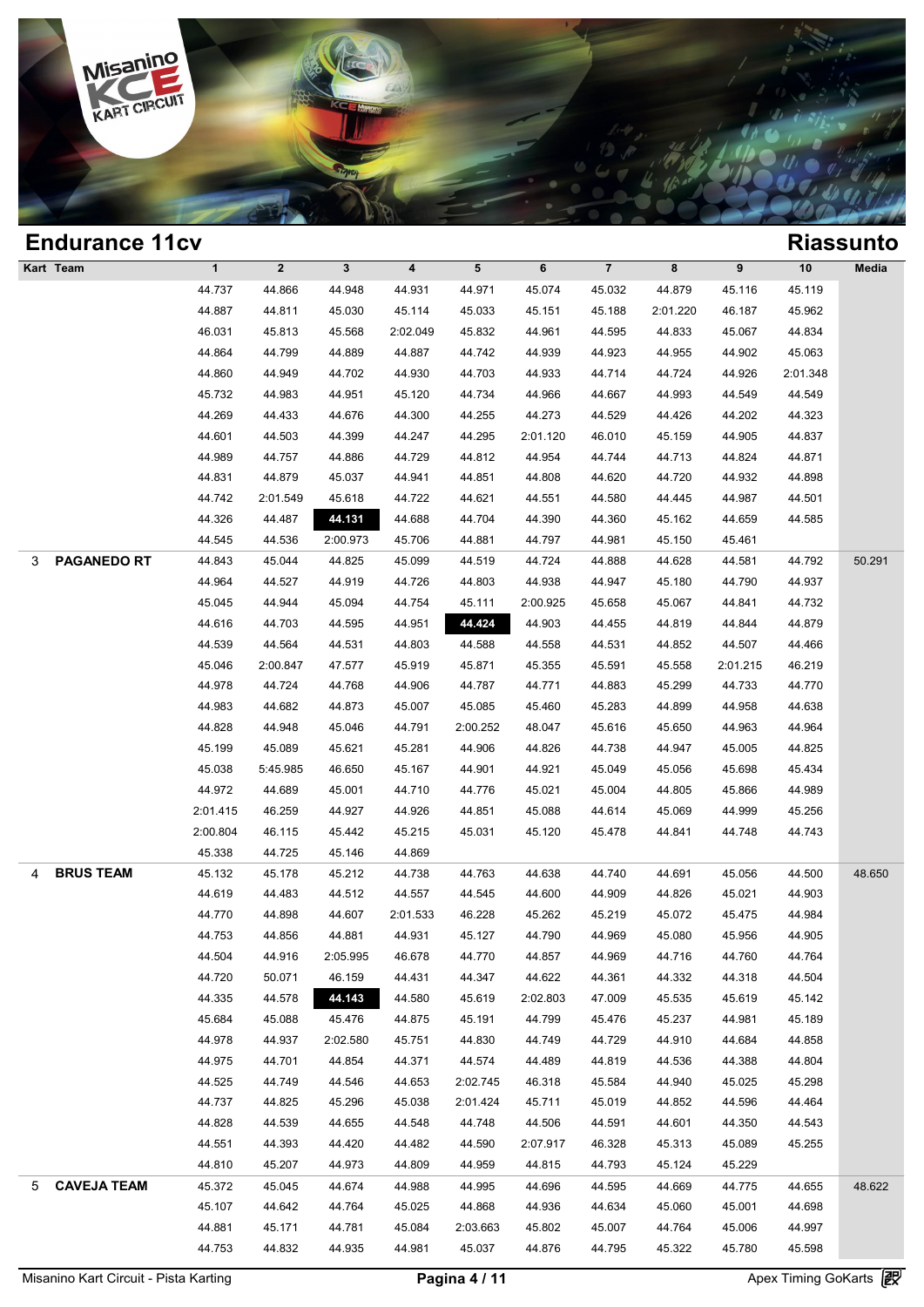

| <b>Endurance 11cv</b>      |              |              |              |          |            |          |                |          |          |          | <b>Riassunto</b> |
|----------------------------|--------------|--------------|--------------|----------|------------|----------|----------------|----------|----------|----------|------------------|
| Kart Team                  | $\mathbf{1}$ | $\mathbf{2}$ | $\mathbf{3}$ | 4        | $\sqrt{5}$ | 6        | $\overline{7}$ | 8        | 9        | $10$     | Media            |
|                            | 44.680       | 45.118       | 45.280       | 44.992   | 45.063     | 44.852   | 45.086         | 44.869   | 45.068   | 44.896   |                  |
|                            | 2:02.768     | 46.562       | 45.547       | 45.204   | 45.228     | 45.060   | 44.737         | 44.964   | 44.817   | 44.956   |                  |
|                            | 44.625       | 44.935       | 45.069       | 45.181   | 45.633     | 44.708   | 45.065         | 44.761   | 44.943   | 45.053   |                  |
|                            | 45.184       | 44.935       | 45.339       | 44.684   | 2:00.680   | 45.946   | 45.114         | 45.012   | 45.035   | 44.895   |                  |
|                            | 44.745       | 44.722       | 44.780       | 46.432   | 44.957     | 44.786   | 44.828         | 45.103   | 44.623   | 44.986   |                  |
|                            | 45.053       | 44.820       | 44.963       | 44.896   | 44.837     | 44.836   | 44.893         | 44.991   | 44.939   | 2:03.333 |                  |
|                            | 45.822       | 45.236       | 45.117       | 45.122   | 44.816     | 44.666   | 44.747         | 45.447   | 45.350   | 44.791   |                  |
|                            | 44.646       | 44.615       | 44.821       | 45.030   | 45.059     | 44.792   | 45.185         | 45.129   | 45.476   | 44.590   |                  |
|                            | 45.224       | 2:01.138     | 46.211       | 45.220   | 45.185     | 45.087   | 45.081         | 44.846   | 45.129   | 44.955   |                  |
|                            | 44.870       | 44.998       | 44.932       | 2:01.831 | 46.190     | 2:00.253 | 46.098         | 44.734   | 44.709   | 44.631   |                  |
|                            | 44.556       | 44.642       | 44.488       | 44.710   | 44.640     | 44.590   | 44.471         | 44.440   | 45.155   |          |                  |
| <b>PILOTIAMO</b><br>11     | 46.071       | 45.649       | 45.090       | 45.233   | 44.727     | 44.576   | 45.302         | 45.045   | 44.980   | 45.018   | 48.912           |
|                            | 44.492       | 44.844       | 44.995       | 44.890   | 46.436     | 45.108   | 46.723         | 45.189   | 44.941   | 45.368   |                  |
|                            | 45.323       | 47.113       | 2:02.956     | 47.226   | 46.092     | 45.814   | 45.595         | 45.153   | 45.003   | 45.256   |                  |
|                            | 45.038       | 45.024       | 45.214       | 45.034   | 44.862     | 45.096   | 45.134         | 45.067   | 45.273   | 45.211   |                  |
|                            | 45.202       | 45.322       | 45.273       | 44.923   | 2:00.364   | 46.411   | 46.257         | 45.730   | 45.479   | 45.764   |                  |
|                            | 45.069       | 45.415       | 45.320       | 45.030   | 44.979     | 45.195   | 45.045         | 44.865   | 44.757   | 44.810   |                  |
|                            | 44.902       | 45.085       | 45.101       | 44.824   | 44.755     | 45.326   | 44.944         | 45.319   | 45.046   | 45.047   |                  |
|                            | 2:12.397     | 46.923       | 45.451       | 45.291   | 45.030     | 45.199   | 44.918         | 44.779   | 45.026   | 44.824   |                  |
|                            | 44.872       | 44.948       | 45.076       | 44.880   | 45.214     | 44.939   | 45.153         | 44.975   | 45.014   | 44.913   |                  |
|                            | 44.905       | 2:03.361     | 46.206       | 45.282   | 45.037     | 44.724   | 44.541         | 44.923   | 44.945   | 44.893   |                  |
|                            | 44.625       | 44.633       | 44.722       | 45.225   | 44.678     | 44.744   | 44.691         | 2:02.469 | 45.979   | 45.373   |                  |
|                            | 45.069       | 44.981       | 44.996       | 44.640   | 44.819     | 44.821   | 45.011         | 44.747   | 45.723   | 44.965   |                  |
|                            | 45.581       | 2:02.582     | 47.475       | 45.218   | 45.912     | 45.462   | 45.144         | 45.647   | 44.913   | 45.075   |                  |
|                            | 44.775       | 45.128       | 45.141       | 45.144   | 45.183     | 2:03.240 | 45.508         | 44.811   | 44.685   | 44.889   |                  |
|                            | 44.696       | 44.851       | 44.858       | 44.923   | 45.822     | 44.694   | 44.401         | 44.967   |          |          |                  |
| <b>SMALLVILLE</b><br>2     | 46.642       | 45.716       | 45.829       | 45.502   | 45.177     | 45.153   | 45.493         | 45.854   | 46.031   | 45.284   | 49.243           |
|                            | 45.400       | 45.296       | 45.291       | 45.751   | 46.121     | 46.076   | 45.426         | 46.071   | 2:08.081 | 47.250   |                  |
|                            | 45.640       | 45.390       | 45.817       | 44.946   | 45.430     | 45.143   | 45.062         | 45.332   | 45.899   | 45.103   |                  |
|                            | 45.474       | 44.813       | 45.613       | 45.434   | 45.116     | 45.190   | 44.904         | 45.284   | 45.208   | 45.848   |                  |
|                            | 2:10.701     | 46.895       | 45.699       | 45.576   | 45.775     | 45.143   | 45.546         | 45.722   | 45.051   | 45.908   |                  |
|                            | 1:02.202     | 47.960       | 45.015       | 45.048   | 45.538     | 44.876   | 45.055         | 2:02.025 | 47.118   | 45.253   |                  |
|                            | 45.032       | 45.047       | 45.163       | 45.165   | 45.713     | 45.044   | 45.000         | 45.416   | 44.884   | 44.918   |                  |
|                            | 45.106       | 44.972       | 45.191       | 44.880   | 45.240     | 45.057   | 45.413         | 45.288   | 44.983   | 45.096   |                  |
|                            | 45.053       | 45.039       | 2:09.721     | 46.615   | 46.824     | 45.266   | 45.649         | 45.073   | 45.630   | 45.393   |                  |
|                            | 45.252       | 44.800       | 44.844       | 44.943   | 45.077     | 45.535   | 45.093         | 45.034   | 44.763   | 45.162   |                  |
|                            | 45.535       | 45.228       | 45.338       | 45.002   | 1:42.473   | 46.975   | 45.921         | 45.224   | 45.780   | 45.113   |                  |
|                            | 45.133       | 45.538       | 45.235       | 45.519   | 45.410     | 45.477   | 45.405         | 45.412   | 45.049   | 45.098   |                  |
|                            | 2:01.440     | 46.371       | 45.648       | 45.302   | 46.921     | 45.927   | 45.064         | 45.198   | 44.956   | 44.805   |                  |
|                            | 44.963       | 45.024       | 44.886       | 45.270   | 45.270     | 45.513   | 2:03.398       | 46.708   | 46.557   | 45.789   |                  |
|                            | 46.393       | 44.980       | 45.510       | 45.102   | 45.340     | 45.600   | 45.488         |          |          |          |                  |
| <b>RUBICONE CORSE</b><br>9 | 46.097       | 47.205       | 45.687       | 45.709   | 46.021     | 45.686   | 45.354         | 45.515   | 46.817   | 45.071   | 49.270           |
|                            | 45.057       | 45.194       | 45.997       | 46.054   | 45.853     | 45.846   | 45.551         | 46.344   | 46.011   | 45.520   |                  |
|                            | 45.524       | 45.363       | 2:01.834     | 48.717   | 47.264     | 46.456   | 45.736         | 46.353   | 45.828   | 45.543   |                  |
|                            | 45.509       | 45.462       | 45.968       | 46.272   | 45.502     | 45.501   | 45.790         | 45.706   | 2:12.049 | 46.210   |                  |
|                            | 44.914       | 46.269       | 45.742       | 44.849   | 45.492     | 45.154   | 44.975         | 45.266   | 44.870   | 44.441   |                  |
|                            | 1:03.934     | 47.380       | 2:00.770     | 45.325   | 44.811     | 44.398   | 44.792         | 44.594   | 44.386   | 44.366   |                  |
|                            |              |              |              |          |            |          |                |          |          |          |                  |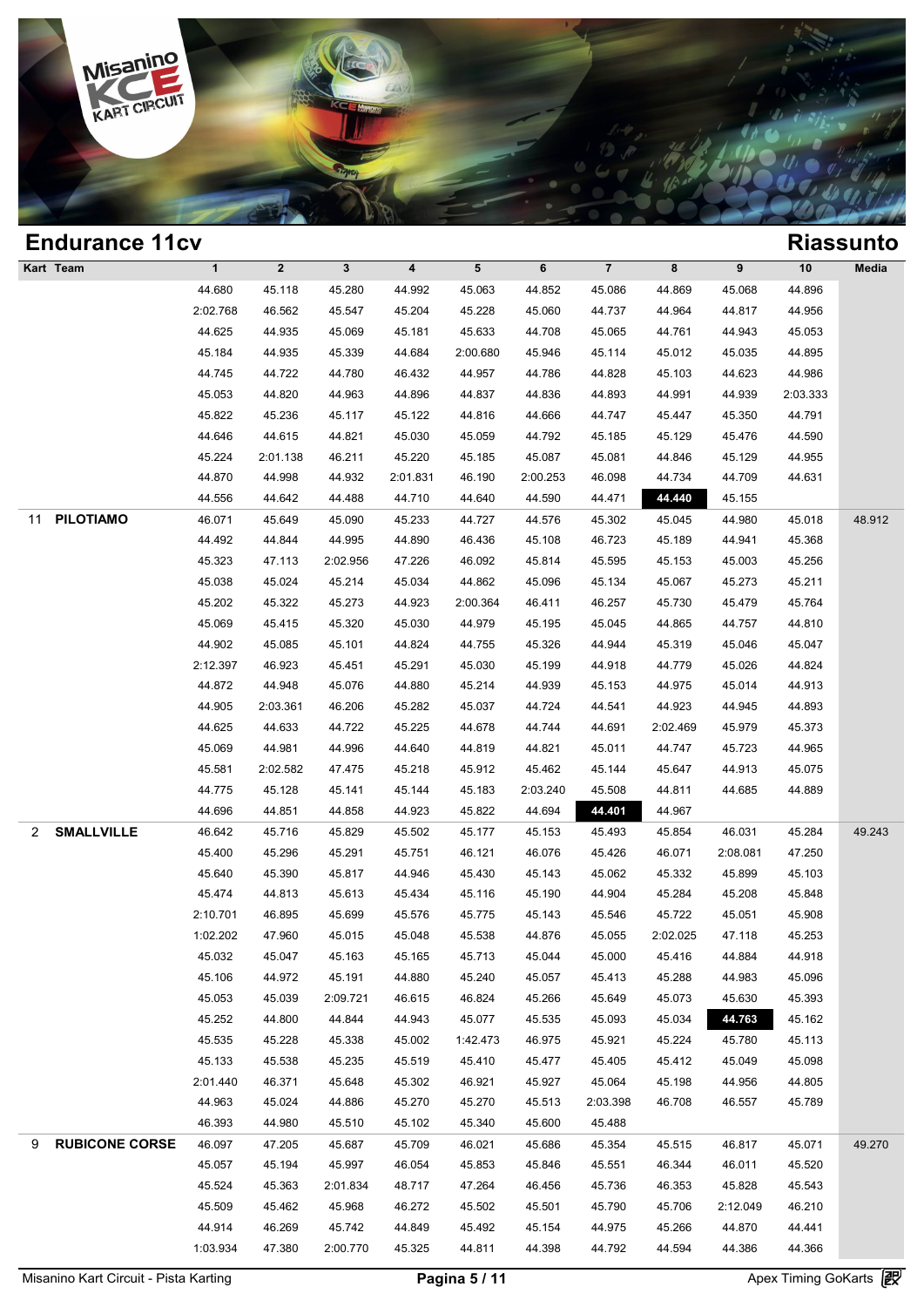

| <b>Endurance 11cv</b>         |              |              |                 |          |          |                       |          |                |               |              |               | <b>Riassunto</b>          |
|-------------------------------|--------------|--------------|-----------------|----------|----------|-----------------------|----------|----------------|---------------|--------------|---------------|---------------------------|
| Kart Team                     | $\mathbf{1}$ | $\mathbf{2}$ | $\mathbf{3}$    | 4        |          | 5                     | 6        | $\overline{7}$ | 8             | 9            | 10            | Media                     |
|                               | 44.504       | 44.632       | 44.809          | 44.496   | 44.679   | 44.428                |          | 44.614         | 44.613        | 44.512       | 45.001        |                           |
|                               | 2:00.832     | 47.032       | 46.506          | 46.490   | 45.874   | 46.384                |          | 46.481         | 46.292        | 46.112       | 46.158        |                           |
|                               | 46.279       | 45.786       | 46.263          | 45.690   | 45.687   | 46.474                |          | 45.813         | 45.719        | 45.617       | 45.803        |                           |
|                               | 2:01.562     | 45.900       | 45.276          | 45.477   | 45.258   | 45.393                |          | 45.786         | 45.411        | 45.620       | 45.216        |                           |
|                               | 45.457       | 45.375       | 45.572          | 45.654   | 2:01.899 | 46.163                |          | 45.454         | 45.373        | 45.107       | 45.194        |                           |
|                               | 44.958       | 45.211       | 45.038          | 45.060   | 44.710   | 45.204                |          | 44.895         | 50.615        | 45.358       | 2:03.241      |                           |
|                               | 45.189       | 44.533       | 44.574          | 44.877   | 44.941   | 44.515                |          | 44.388         | 44.545        | 44.218       | 44.698        |                           |
|                               | 44.580       | 44.427       | 44.381          | 46.425   | 44.758   | 44.750                |          | 44.410         | 44.850        | 44.767       | 44.634        |                           |
|                               | 44.644       | 44.375       | 44.803          | 44.302   |          | 44.467<br>44.319      |          | 45.503         |               |              |               |                           |
| <b>LET'S GO KARTING</b><br>10 | 46.505       | 46.387       | 46.084          | 45.854   | 45.881   | 45.724                |          | 45.422         | 45.446        | 45.892       | 45.334        | 49.914                    |
|                               | 45.055       | 45.374       | 45.461          | 45.551   | 45.561   | 1:08.567              |          | 50.282         | 47.950        | 46.620       | 46.728        |                           |
|                               | 46.793       | 45.930       | 46.074          | 46.698   |          | 46.572<br>46.737      |          | 46.068         | 46.142        | 45.916       | 46.525        |                           |
|                               | 46.660       | 46.107       | 46.183          | 45.662   | 46.041   | 45.540                |          | 45.625         | 45.598        | 45.894       | 45.933        |                           |
|                               | 3:09.391     | 46.381       | 45.603          | 45.274   | 45.604   | 45.165                |          | 45.358         | 45.124        | 45.179       | 45.378        |                           |
|                               | 45.293       | 45.450       | 44.900          | 44.892   | 45.204   | 44.634                |          | 45.084         | 44.799        | 45.047       | 44.924        |                           |
|                               | 1:15.184     | 47.208       | 46.218          | 45.507   | 46.204   | 45.732                |          | 45.670         | 45.673        | 46.362       | 45.293        |                           |
|                               | 45.466       | 45.334       | 45.730          | 45.329   | 45.381   | 45.421                |          | 45.302         | 45.526        | 45.503       | 45.710        |                           |
|                               | 46.043       | 45.307       | 3:14.542        | 45.908   | 45.325   | 45.324                |          | 45.530         | 45.291        | 45.384       | 45.355        |                           |
|                               | 45.466       | 45.393       | 45.528          | 45.318   | 45.429   | 45.732                |          | 45.406         | 45.511        | 45.763       | 45.627        |                           |
|                               | 45.748       | 2:09.254     | 46.786          | 45.436   |          | 45.975<br>45.562      |          | 45.564         | 45.603        | 45.227       | 45.207        |                           |
|                               | 45.326       | 45.128       | 46.330          | 45.174   | 45.183   | 44.899                |          | 45.059         | 45.059        | 45.866       | 2:14.695      |                           |
|                               | 46.263       | 45.554       | 45.530          | 46.249   | 45.621   | 45.267                |          | 45.469         | 45.704        | 45.619       | 45.523        |                           |
|                               | 2:07.043     | 47.138       | 46.163          | 46.269   |          | 46.382<br>47.006      |          | 46.851         | 46.736        | 46.487       | 46.900        |                           |
|                               | 46.057       | 46.378       | 46.383          | 46.112   |          | 45.826                |          |                |               |              |               |                           |
| 12 CANEMOTO                   | 45.580       | 46.178       | 44.760          | 44.521   | 44.738   | 44.675                |          | 44.481         | 45.577        | 45.084       | 45.186        | 49.224                    |
|                               | 44.711       | 44.723       | 44.656          | 44.952   | 46.334   | 45.062                |          | 46.865         | 44.999        | 44.996       | 45.544        |                           |
|                               | 45.163       | 47.090       | 45.334          | 44.898   | 2:01.335 | 48.556                |          | 48.302         | 46.557        | 46.918       | 46.674        |                           |
|                               | 47.243       | 46.854       | 47.790          | 46.725   | 46.275   | 46.571                |          | 46.860         | 46.820        | 46.247       | 47.070        |                           |
|                               | 46.257       | 45.603       | 45.801          | 46.005   | 46.618   | 47.001                |          | 46.199         | 47.056        | 2:02.876     | 46.489        |                           |
|                               | 48.799       | 47.313       | 45.394          | 45.704   | 45.554   | 45.275                |          | 45.192         | 45.386        | 45.662       | 45.300        |                           |
|                               | 45.314       | 45.547       | 45.811          | 45.382   | 45.383   | 45.338                |          | 46.378         | 45.326        | 45.034       | 45.451        |                           |
|                               | 45.580       | 45.261       | 2:15.440        | 47.467   | 47.026   | 45.694                |          | 45.733         | 46.489        | 46.343       | 45.722        |                           |
|                               | 46.358       | 47.009       | 46.329          | 45.753   |          | 46.070<br>45.754      |          | 45.549         | 45.760        | 46.074       | 45.956        |                           |
|                               | 45.653       | 45.680       | 46.178          | 46.083   | 46.199   | 46.430                |          | 2:14.889       | 46.413        | 45.392       | 45.498        |                           |
|                               | 45.468       | 45.017       | 45.443          | 46.232   |          | 44.793<br>45.292      |          | 45.265         | 45.421        | 45.755       | 45.042        |                           |
|                               | 45.073       | 45.738       | 45.209          | 2:06.867 |          | 48.514<br>47.405      |          | 47.242         | 46.745        | 46.928       | 47.246        |                           |
|                               | 47.075       | 46.126       | 47.208          | 46.451   |          | 48.455                | 2:05.812 | 46.740         | 45.342        | 45.336       | 45.416        |                           |
|                               | 45.231       | 45.334       | 44.920          | 45.002   | 45.276   | 44.753                |          | 44.993         | 44.559        | 45.237       | 44.730        |                           |
|                               | 44.567       | 44.804       | 44.627          | 44.792   |          | 45.044<br>45.188      |          | 45.114         |               |              |               |                           |
| Tabella dei giri              |              |              |                 |          |          |                       |          |                |               |              |               |                           |
| Giro 1<br>1<br>Interv.        | 8<br>0.3     | 3            | $\frac{5}{1.1}$ |          | 6<br>1.5 | 11                    |          | 4<br>0.1       | 9<br>0.6      | 12           | 10<br>$0.5\,$ | $\frac{2}{2.7}$           |
| Giro 2<br>1                   | 8            | 0.4<br>3     | 5               |          | 6        | 1.0<br>$\overline{4}$ |          | 11             | 12            | 0.1<br>10    | 9             | $\overline{2}$            |
| Giro 3<br>1                   | 0.4<br>8     | 1.0<br>3     | 1.1<br>5        |          | 1.6<br>6 | 1.1<br>4              |          | 0.3<br>11      | 1.4<br>12     | 0.7<br>9     | 0.1<br>10     | $1.9\,$                   |
|                               | 0.4          | 1.3          | $1.0\,$         |          | 2.1      | 1.2                   |          | 0.2            | 1.1           | $1.7\,$      | 0.2           | $\underset{1.8}{2}$       |
| Giro 4<br>1                   | 8<br>$1.2\,$ | 3<br>$1.4$   | 5<br>0.9        |          | 6<br>2.2 | 4<br>0.8              |          | 11<br>0.7      | 12<br>$0.4\,$ | 9<br>$2.9\,$ | 10<br>$0.4\,$ | $\underset{1.5}{2}$       |
| Giro 5<br>1                   | 8<br>1.7     | 3<br>1.3     | 5<br>$1.4\,$    |          | 6<br>2.4 | 4<br>$0.4\,$          |          | 11<br>0.6      | 12<br>0.4     | 9<br>$4.2\,$ | 10<br>$0.2\,$ | $\overline{c}$<br>$0.8\,$ |

 $\overline{0.8}$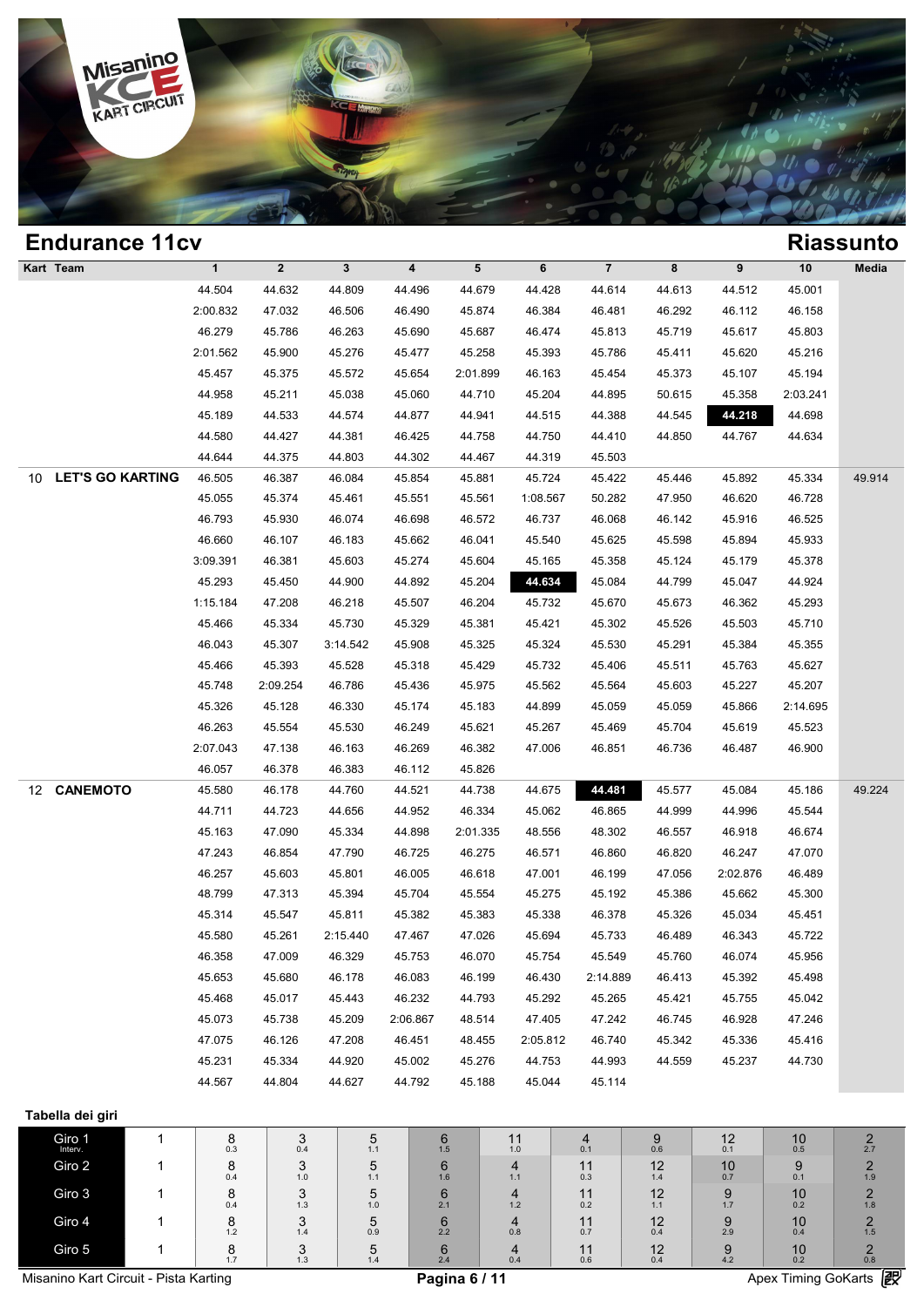

| Giro 6  | 1            | 8<br>1.7        | 3<br>1.5                         | 5<br>1.3              | $\overline{4}$<br>2.8          | 6<br>0.2              | 11<br>0.3              | 12<br>0.5                       | 9<br>$5.2$             | 10<br>0.3                       | $_{0.2}^{2}$                   |
|---------|--------------|-----------------|----------------------------------|-----------------------|--------------------------------|-----------------------|------------------------|---------------------------------|------------------------|---------------------------------|--------------------------------|
| Giro 7  | 1            | 8<br>2.0        | 3<br>1.5                         | 5<br>$1.0$            | $\overline{4}$<br>2.9          | 6<br>0.5              | 12<br>0.2              | 11<br>0.3                       | 9<br>5.8               | 10<br>0.3                       | $^{2}_{0.3}$                   |
| Giro 8  | 1            | 8<br>2.1        | 3<br>2.1                         | 5<br>1.1              | $\overline{4}$<br>2.9          | 6<br>1.2              | 11<br>0.2              | 12<br>0.2                       | 9<br>6.0               | 10<br>0.3                       | $\overline{\mathbf{c}}$<br>0.7 |
| Giro 9  | 1            | 8<br>2.1        | 3<br>2.5                         | 5<br>1.3              | $\overline{4}$<br>3.2          | 6<br>1.1              | 11<br>0.3              | 12<br>0.3                       | 10<br>7.1              | 9<br>0.6                        | $\overline{c}$<br>0.2          |
| Giro 10 | 1            | 8<br>2.7        | 3<br>2.6                         | 5<br>1.1              | $\overline{\mathbf{4}}$<br>3.0 | 11<br>1.9             | 6<br>0.3               | 12<br>0.1                       | 10<br>$7.3$            | 9<br>0.3                        | $\overline{\mathbf{c}}$<br>0.4 |
| Giro 11 | 1            | 8<br>3.4        | 3<br>2.8                         | 5<br>1.3              | $\overline{4}$<br>2.6          | 11<br>1.8             | 12<br>0.7              | 6<br>0.3                        | 10<br>7.3              | 9<br>0.3                        | $\overline{\mathbf{c}}$<br>0.7 |
| Giro 12 | 1            | 8<br>3.6        | 3<br>2.9                         | 5<br>1.4              | $\overline{4}$<br>2.4          | 11<br>2.2             | 12<br>0.5              | 10<br>8.3                       | 9<br>0.1               | $\overline{2}$<br>0.8           | 6<br>1:07                      |
| Giro 13 | 1            | 8<br>3.7        | 3<br>3.4                         | 5<br>1.2              | $\overline{4}$<br>2.1          | 11<br>2.7             | 12<br>0.2              | 10<br>9.1                       | 9<br>0.7               | $^{2}_{0.1}$                    | 6<br>1:10                      |
| Giro 14 | 1            | 8<br>4.1        | 3<br>3.5                         | 5<br>1.5              | $\overline{4}$<br>1.7          | 11<br>3.0             | 12<br>0.3              | 10<br>9.7                       | $_{1.0}^{2}$           | $^{9}_{0.1}$                    | 6<br>1:10                      |
| Giro 15 | 1            | 8<br>4.3        | 3<br>3.7                         | 5<br>1.6              | $\overline{4}$<br>1.4          | 11<br>4.9             | 12<br>0.2              | 10<br>8.9                       | 9<br>1.5               | $^{2}_{0.1}$                    | 6<br>1:10                      |
| Giro 16 | 1            | 8<br>4.6        | 3<br>4.0                         | 5<br>1.6              | $\overline{4}$<br>1.0          | 11<br>5.4             | 12<br>0.1              | 9<br>11.2                       | $\mathbf 2$<br>0.3     | 10<br>20.8                      | $6\phantom{1}$<br>50.0         |
| Giro 17 | 1            | 8<br>5.2        | 3<br>4.2                         | 5<br>1.3              | $\overline{4}$<br>1.3          | 11<br>7.2             | 12<br>0.3              | 9<br>9.9                        | $_{0.2}^{2}$           | 10<br>25.6                      | $6\phantom{1}$<br>46.1         |
| Giro 18 | 1            | 8<br>5.1        | 3<br>5.0                         | 5<br>1.2              | $\overline{4}$<br>1.1          | 11<br>7.6             | 12<br>0.1              | $^{2}_{11.2}$                   | 9<br>$0.0\,$           | 10<br>27.5                      | $6\phantom{1}$<br>43.0         |
| Giro 19 | 1            | 8<br>5.3        | 3<br>4.9                         | 5<br>1.4              | $\overline{4}$<br>1.1          | 11<br>7.5             | 12<br>0.1              | 9<br>12.3                       | 10<br>28.1             | 6<br>41.2                       | $\overline{2}$<br>12.6         |
| Giro 20 | 1            | 8<br>5.4        | 3<br>$5.0\,$                     | 5<br>1.1              | $\overline{4}$<br>1.3          | 11<br>8.0             | 12<br>0.3              | 9<br>12.2                       | 10<br>29.3             | $6\phantom{1}6$<br>39.3         | $\overline{c}$<br>15.0         |
| Giro 21 | 1            | 8<br>5.3        | 3<br>5.9                         | $\sqrt{5}$<br>$1.0\,$ | $\overline{4}$<br>$1.2$        | 11<br>8.5             | 12<br>0.1              | 9<br>12.6                       | 10<br>$30.6\,$         | $6\phantom{1}6$<br>37.2         | $\overline{c}$<br>15.9         |
| Giro 22 | 1            | 8<br>$5.2\,$    | 3<br>6.5                         | $\sqrt{5}$<br>1.2     | $\overline{4}$<br>0.9          | 11<br>10.7            | 12<br>0.1              | 9<br>10.9                       | 10<br>31.2             | 6<br>36.2                       | $\overline{c}$<br>16.4         |
| Giro 23 | 1            | 8<br>5.6        | 3<br>6.9                         | 5<br>0.9              | $\overline{4}$<br>0.7          | 12<br>11.6            | 10<br>42.8             | 11<br>34.5                      | 6<br>0.5               | 9<br>9.4                        | $\overline{c}$<br>7.9          |
| Giro 24 | 1            | 8<br>5.8        | 3<br>6.8                         | 5<br>1.2              | 12<br>12.2                     | 10<br>44.6            | 4<br>20.3              | 6<br>13.0                       | 11<br>1.7              | 9<br>11.4                       | $\overline{\mathbf{c}}$<br>4.1 |
| Giro 25 | 1            | 8<br>5.7        | 3<br>7.6                         | 10<br>59.6            | $\overline{4}$<br>19.9         | 5<br>0.2              | 12<br>9.9              | 6<br>1.6                        | 11<br>2.9              | 9<br>12.6                       | $\frac{2}{2.3}$                |
| Giro 26 | 10           | 1<br>1.0        | 8<br>6.1                         | 3<br>$7.3$            | $\overline{4}$<br>3.9          | 5<br>0.7              | 6<br>10.8              | 12<br>$1.8$                     | 11<br>1.7              | 9<br>13.2                       | $\overline{\mathbf{c}}$<br>0.9 |
| Giro 27 | 10           | 1<br>0.3        | 8<br>6.5                         | 3<br>7.2              | $\overline{4}$<br>3.5          | 5<br>0.5              | 6<br>10.8              | 11<br>4.2                       | 12<br>0.9              | 9<br>12.4                       | $^{2}_{0.3}$                   |
| Giro 28 | $\mathbf{1}$ | 10<br>0.9       | 8<br>5.9                         | 3<br>7.1              | $\overline{4}$<br>3.5          | 5<br>0.2              | 6<br>10.9              | 11<br>4.4                       | 12<br>2.3              | $\frac{2}{11.5}$                | 9<br>0.7                       |
| Giro 29 | 1            | 10<br>2.3       | 8<br>4.7                         | 3<br>7.1              | 5<br>3.9                       | 4<br>0.2              | 6<br>10.8              | 11<br>4.3                       | 12<br>$4.2\,$          | $\frac{2}{10.5}$                | $9\atop{0.6}$                  |
| Giro 30 | 1            | 10<br>4.5       | 8<br>3.1                         | 3<br>7.0              | 5<br>4.1                       | 4<br>0.2              | 6<br>10.9              | 11<br>4.5                       | 12<br>5.6              | $\underset{8.9}{\underline{2}}$ | $\underset{1.0}{9}$            |
| Giro 31 | 1            | $^{10}_{6.8}$   | $8_{1.5}$                        | $\mathfrak{Z}_{6.5}$  | $\frac{5}{4.3}$                | 4<br>0.2              | $6\phantom{1}$<br>11.1 | 11<br>4.6                       | $^{12}_{7.8}$          | $\frac{2}{7.2}$                 | $9$ <sub>1.1</sub>             |
| Giro 32 | 1            | $^{10}_{8.7}$   | 8<br>0.3                         | $\mathfrak{Z}_{6.3}$  | $\frac{5}{4.4}$                | $\overline{4}$<br>0.2 | $6\phantom{1}$<br>11.0 | 11<br>4.8                       | $^{12}_{9.6}$          | $\frac{2}{5.1}$                 | $9$<br>1.7                     |
| Giro 33 | 1            | 8<br>$9.2\,$    | 10<br>$1.1$                      | 3<br>5.1              | 5<br>$4.7\,$                   | 4<br>0.2              | 6<br>11.2              | 11<br>5.0                       | 12<br>12.2             | $\frac{2}{3.0}$                 | $\underset{2.1}{9}$            |
| Giro 34 | 1            | 8<br>9.9        | 10<br>$1.8$                      | 3<br>$4.4\,$          | $\frac{5}{4.8}$                | $\overline{4}$<br>0.1 | 6<br>11.3              | 11<br>4.9                       | 12<br>13.9             | $\frac{2}{1.7}$                 | $\underset{2.9}{9}$            |
| Giro 35 | 1            | 8<br>11.0       | 10<br>2.4                        | 3<br>$2.8\,$          | $\frac{5}{5.4}$                | 4<br>$0.2\,$          | 6<br>11.2              | 11<br>$4.8$                     | 12<br>15.3             | $\frac{2}{0.5}$                 | $\underset{3.3}{9}$            |
| Giro 36 | 1            | $\bf 8$<br>11.2 | 10<br>$3.3\,$                    | $\frac{3}{2.1}$       | $\frac{5}{5.3}$                | $\overline{4}$<br>0.1 | 6<br>11.6              | 11<br>4.7                       | $\frac{2}{16.0}$       | 12<br>$0.8\,$                   | $9$ $_{2.8}$                   |
| Giro 37 | 1            | 8<br>11.7       | 10<br>4.2                        | $\sqrt{3}$<br>$1.0\,$ | $\mathbf 5$<br>$5.7\,$         | 4<br>0.3              | 6<br>11.8              | 11<br>4.7                       | $\overline{c}$<br>15.7 | 12<br>$2.7\,$                   | 9<br>$1.7$                     |
| Giro 38 | 1            | 8<br>12.5       | 10<br>$4.8\,$                    | 3<br>0.2              | $\frac{5}{6.2}$                | 4<br>$0.0\,$          | 11<br>16.5             | $\sqrt{2}$<br>16.0              | 12<br>4.3              | 9<br>$0.6\,$                    | 6<br>50.4                      |
| Giro 39 | 1            | 8<br>12.9       | 3<br>$5.0\,$                     | 10<br>$0.8\,$         | $\frac{5}{6.3}$                | 4<br>0.2              | 11<br>15.8             | $\overline{c}$<br>15.9          | 12<br>$5.3\,$          | 6<br>51.0                       | 9<br>35.3                      |
| Giro 40 | 1            | 8<br>12.9       | 3<br>$5.3\,$                     | 10<br>$1.8$           | 4<br>5.5                       | 5<br>0.4              | 11<br>15.7             | $\overline{\mathbf{c}}$<br>16.5 | 12<br>6.5              | 6<br>49.9                       | 9<br>35.6                      |
| Giro 41 | 1            | $\bf 8$<br>14.4 | $\ensuremath{\mathsf{3}}$<br>4.0 | $\overline{4}$<br>7.4 | $\mathbf 5$<br>0.6             | 11<br>16.2            | 12<br>24.2             | $6\n49.7$                       | $\frac{2}{28.1}$       | $\frac{9}{6.3}$                 | 10<br>13.9                     |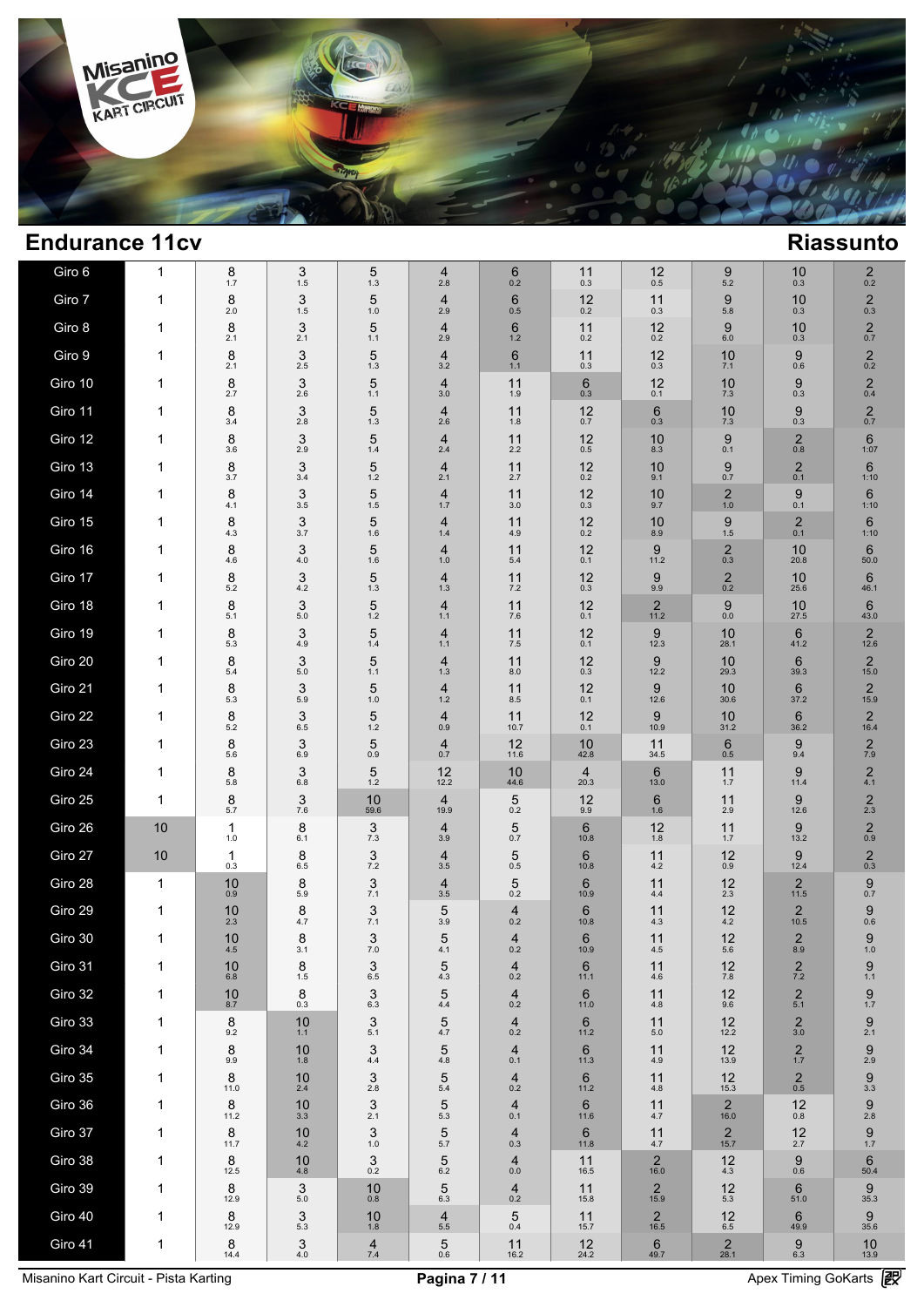

| Giro 42 | 1  | 8<br>15.3 | 3<br>3.5               | 4<br>7.7              | 5<br>0.8                | 11<br>16.4             | 12<br>24.4             | 6<br>49.9                      | $\overline{2}$<br>29.2         | 9<br>5.7                 | 10<br>14.0             |
|---------|----|-----------|------------------------|-----------------------|-------------------------|------------------------|------------------------|--------------------------------|--------------------------------|--------------------------|------------------------|
| Giro 43 | 1  | 8<br>15.9 | 3<br>3.2               | 5<br>9.3              | 11<br>16.4              | 12<br>25.0             | 4<br>38.4              | 6<br>11.3                      | $\overline{2}$<br>29.3         | 9<br>5.7                 | 10<br>13.9             |
| Giro 44 | -1 | 8<br>16.1 | 3<br>3.2               | 5<br>9.5              | 11<br>16.4              | 12<br>26.0             | $\overline{4}$<br>39.0 | $\overline{2}$<br>39.5         | 9<br>$5.0\,$                   | 10<br>14.3               | 6<br>27.7              |
| Giro 45 | 1  | 8<br>16.6 | 3<br>2.9               | 5<br>10.0             | 12<br>44.0              | $\overline{4}$<br>37.2 | 11<br>10.4             | $\overline{2}$<br>30.1         | 9<br>4.7                       | 10<br>14.4               | 6<br>27.9              |
| Giro 46 | 1  | 8<br>16.6 | 3<br>2.8               | 5<br>10.2             | 12<br>46.2              | $\overline{4}$<br>35.0 | 11<br>11.9             | $\overline{2}$<br>28.8         | 9<br>4.7                       | 10<br>14.4               | 6<br>27.7              |
| Giro 47 | 1  | 8<br>16.6 | 3<br>2.8               | 5<br>10.8             | 12<br>47.3              | $\overline{4}$<br>33.8 | 11<br>13.2             | $\overline{2}$<br>28.1         | 9<br>4.2                       | 10<br>14.8               | 6<br>26.9              |
| Giro 48 | 1  | 8<br>17.0 | 3<br>2.7               | 5<br>10.8             | 12<br>49.5              | $\overline{4}$<br>31.5 | 11<br>14.2             | $\overline{2}$<br>28.1         | 9<br>3.7                       | 10<br>14.7               | $6\phantom{1}$<br>26.6 |
| Giro 49 | 1  | 3<br>20.0 | 5<br>11.4              | 8<br>1:03             | 4<br>17.5               | 11<br>14.9             | $\overline{2}$<br>27.7 | 9<br>3.5                       | 12<br>0.3                      | 10<br>14.7               | 6<br>26.5              |
| Giro 50 | 1  | 3<br>19.9 | 5<br>11.8              | 8<br>1:04             | 4<br>16.5               | 11<br>15.9             | $\overline{2}$<br>27.8 | 9<br>2.1                       | 12<br>2.3                      | 10<br>13.6               | $6\phantom{1}$<br>26.0 |
| Giro 51 | 1  | 3<br>20.6 | 8<br>1:15              | 5<br>13.9             | 4<br>2.5                | 11<br>16.3             | 12<br>36.0             | $\overline{\mathbf{c}}$<br>8.9 | 10<br>1.1                      | 9<br>2.6                 | 6<br>22.9              |
| Giro 52 | 1  | 3<br>20.5 | 8<br>0.3               | 5<br>14.9             | $\overline{4}$<br>6.0   | 11<br>11.6             | 12<br>37.9             | 10<br>8.2                      | $\overline{2}$<br>$1.3$        | 9<br>3.2                 | 6<br>20.3              |
| Giro 53 | 1  | 8<br>19.8 | 3<br>2.6               | 5<br>13.2             | $\overline{4}$<br>6.6   | 11<br>10.8             | 12<br>38.0             | 10<br>7.7                      | $\overline{\mathbf{c}}$<br>1.4 | 6<br>23.4                | 9<br>55.5              |
| Giro 54 | 1  | 8<br>19.4 | 3<br>3.8               | 5<br>12.5             | $\overline{4}$<br>5.8   | 11<br>11.4             | 12<br>38.7             | 10<br>6.9                      | $\overline{2}$<br>1.6          | $6\phantom{1}$<br>23.3   | 9<br>55.9              |
| Giro 55 | 1  | 8<br>19.9 | 3<br>4.7               | 5<br>11.9             | $\overline{4}$<br>$5.0$ | 11<br>12.0             | 12<br>39.2             | 10<br>6.5                      | $\overline{2}$<br>1.9          | 6<br>22.5                | 9<br>56.0              |
| Giro 56 | 1  | 8<br>20.0 | 3<br>$5.4\,$           | 5<br>11.6             | $\overline{4}$<br>4.5   | 11<br>12.6             | 12<br>39.3             | 10<br>5.9                      | $\overline{\mathbf{c}}$<br>2.1 | 6<br>22.5                | 9<br>55.5              |
| Giro 57 | 1  | 8<br>20.1 | 3<br>6.4               | 5<br>10.7             | $\overline{4}$<br>4.1   | 11<br>13.3             | 12<br>39.5             | 10<br>5.8                      | $\frac{2}{2.1}$                | 6<br>22.4                | 9<br>55.3              |
| Giro 58 | 1  | 8<br>20.2 | 3<br>$7.4$             | 5<br>10.1             | 4<br>3.5                | 11<br>13.8             | 12<br>40.0             | 10<br>5.2                      | $6\phantom{1}6$<br>24.7        | $\overline{2}$<br>54.6   | 9<br>0.4               |
| Giro 59 | 1  | 8<br>20.2 | 5<br>17.9              | $\overline{4}$<br>3.0 | 11<br>14.3              | 12<br>40.9             | 10<br>4.6              | 3<br>3.2                       | 6<br>21.3                      | 9<br>54.5                | $\overline{2}$<br>2.3  |
| Giro 60 | 1  | 8<br>20.6 | 5<br>18.1              | $\overline{4}$<br>2.6 | 11<br>14.6              | 12<br>41.4             | 10<br>4.2              | 3<br>4.5                       | $6\phantom{1}6$<br>20.1        | 9<br>53.8                | $\underset{3.2}{2}$    |
| Giro 61 | 1  | 8<br>20.4 | 5<br>18.4              | $\overline{4}$<br>2.3 | 11<br>15.1              | 12<br>41.8             | 3<br>8.5               | 6<br>20.0                      | 10<br>5.5                      | 9<br>47.8                | $\frac{2}{3.7}$        |
| Giro 62 | 1  | 8<br>20.1 | 5<br>19.0              | $\overline{4}$<br>1.9 | 11<br>15.6              | 12<br>42.3             | 3<br>7.6               | 6<br>20.2                      | 10<br>7.8                      | 9<br>45.3                | $\overline{c}$<br>4.1  |
| Giro 63 | 1  | 8<br>20.0 | 5<br>19.8              | $\overline{4}$<br>1.0 | 11<br>16.6              | 12<br>43.0             | 3<br>6.6               | $6\phantom{1}$<br>20.2         | 10<br>9.3                      | 9<br>43.9                | $\overline{c}$<br>4.5  |
| Giro 64 | 1  | 8<br>20.0 | 5<br>20.5              | $\overline{4}$<br>0.4 | 11<br>16.8              | 12<br>43.5             | 3<br>6.1               | $6\phantom{1}$<br>20.2         | 10<br>9.9                      | 9<br>42.8                | $\overline{c}$<br>5.1  |
| Giro 65 | 1  | 8<br>19.9 | 5<br>21.8              | $\overline{4}$<br>0.4 | 11<br>16.0              | 12<br>44.1             | 3<br>5.5               | $6\phantom{1}$<br>20.1         | 10<br>11.4                     | 9<br>41.3                | $\overline{2}$<br>6.2  |
| Giro 66 | 1  | 8<br>20.0 | 5<br>22.2              | 11<br>17.0            | 12<br>44.2              | 3<br>5.0               | 4<br>12.2              | 6<br>8.0                       | 10<br>12.2                     | 9<br>40.0                | $\overline{c}$<br>6.8  |
| Giro 67 | 1  | 8<br>19.6 | 5<br>23.1              | 11<br>16.9            | 12<br>45.6              | 3<br>$3.5\,$           | $\overline{4}$<br>14.3 | 6<br>5.7                       | 10<br>13.1                     | 9<br>39.0                | $\frac{2}{7.2}$        |
| Giro 68 | 1  | 8<br>19.5 | $\overline{5}$<br>23.3 | 11<br>17.5            | 12<br>45.6              | 3<br>3.4               | $\overline{4}$<br>14.6 | 6<br>4.9                       | 10<br>14.1                     | $\boldsymbol{9}$<br>37.9 | $\sqrt{2}$<br>8.0      |
| Giro 69 | 1  | 8<br>19.4 | $\overline{5}$<br>23.9 | 11<br>17.6            | 12<br>45.6              | 3<br>3.1               | $\overline{4}$<br>15.4 | 6<br>4.2                       | 10<br>15.5                     | 9<br>36.0                | $\overline{2}$<br>8.3  |
| Giro 70 | 1  | 8<br>19.8 | $\sqrt{5}$<br>24.2     | 11<br>17.6            | 12<br>46.0              | 3<br>2.4               | 4<br>15.8              | 10<br>19.9                     | 9<br>35.8                      | $\overline{c}$<br>8.3    | 6<br>16.3              |
| Giro 71 | 1  | 8<br>20.0 | $\sqrt{5}$<br>24.8     | 12<br>1:04            | 3<br>1.9                | $\overline{4}$<br>16.5 | 10<br>19.7             | 11<br>$2.5\,$                  | $\overline{2}$<br>41.2         | 6<br>17.0                | 9<br>50.4              |
| Giro 72 | 1  | 8<br>20.4 | $\overline{5}$<br>25.0 | 12<br>1:04            | 3<br>1.3                | $\overline{4}$<br>16.9 | 10<br>20.0             | 11<br>4.1                      | $\overline{2}$<br>39.2         | 6<br>17.0                | 9<br>52.4              |
| Giro 73 | 1  | 8<br>20.1 | 5<br>25.6              | 3<br>1:05             | 4<br>17.5               | 10<br>20.2             | 11<br>3.8              | $\overline{2}$<br>39.0         | 12<br>8.5                      | 6<br>8.2                 | 9<br>54.0              |
| Giro 74 | 1  | 5<br>45.7 | 8<br>51.1              | 3<br>14.3             | 4<br>17.4               | 10<br>20.7             | 11<br>3.8              | $\sqrt{2}$<br>38.5             | 12<br>11.1                     | 6<br>$5.8\,$             | 9<br>55.3              |
| Giro 75 | 1  | 8<br>1:38 | 3<br>13.6              | 5<br>10.0             | 4<br>7.4                | 10<br>20.9             | 11<br>3.4              | $\frac{2}{38.7}$               | 12<br>12.9                     | 6<br>$3.5\,$             | 9<br>56.5              |
| Giro 76 | 1  | 8<br>1:38 | 3<br>14.1              | 5<br>10.5             | 4<br>6.3                | 10<br>21.5             | 11<br>3.2              | $\overline{2}$<br>38.6         | 12<br>13.5                     | 6<br>$2.8$               | 9<br>57.9              |
| Giro 77 | 1  | 8<br>1:38 | 3<br>14.6              | 5<br>10.3             | 4<br>$6.7\,$            | 10<br>21.3             | 11<br>2.8              | $\overline{c}$<br>39.1         | 12<br>13.8                     | $6 \atop 1.8$            | 9<br>59.7              |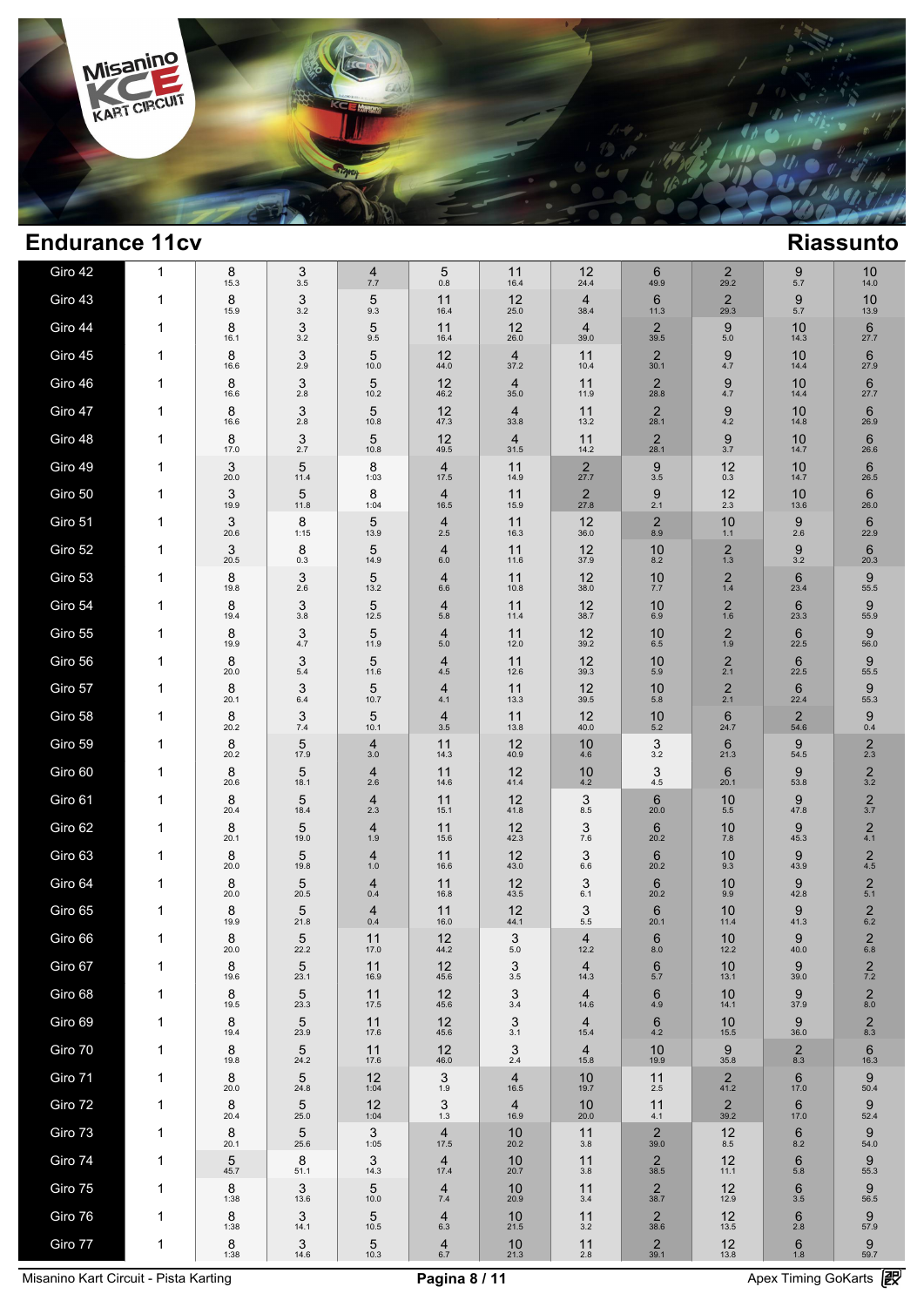

| Giro 78         | 1 | 8<br>22.6          | 3<br>15.0    | 5<br>10.4             | 4<br>6.9                  | 10<br>21.6              | 11<br>2.1               | $\overline{2}$<br>39.6         | 12<br>15.0                 | 6<br>0.3              | 9<br>1:01            |
|-----------------|---|--------------------|--------------|-----------------------|---------------------------|-------------------------|-------------------------|--------------------------------|----------------------------|-----------------------|----------------------|
| Giro 79         | 1 | 8<br>21.9          | 3<br>15.3    | 5<br>10.5             | $\overline{4}$<br>6.8     | 10<br>22.1              | 11<br>1.6               | $\overline{2}$<br>39.6         | 6<br>14.9                  | 12<br>$1.4$           | 9<br>1:01            |
| Giro 80         | 1 | 8<br>22.0          | 3<br>15.2    | 5<br>10.8             | $\overline{4}$<br>7.1     | 10<br>22.6              | 11<br>0.7               | $\overline{2}$<br>39.8         | 6<br>14.4                  | 12<br>2.6             | 9<br>1:01            |
| Giro 81         | 1 | 8<br>22.0          | 3<br>15.3    | 5<br>10.7             | $\overline{4}$<br>7.4     | 11<br>23.3              | 10<br>0.4               | $\overline{2}$<br>39.6         | 6<br>13.6                  | 12<br>4.7             | 9<br>1:01            |
| Giro 82         | 1 | 8<br>22.0          | 3<br>15.6    | 5<br>10.5             | $\overline{4}$<br>7.6     | 11<br>23.3              | 10<br>0.7               | $\overline{2}$<br>39.3         | 6<br>13.0                  | 12<br>$7.3$           | 9<br>1:00            |
| Giro 83         | 1 | 8<br>21.8          | 3<br>15.9    | 5<br>10.2             | 11<br>31.2                | 6<br>52.7               | $\overline{4}$<br>1.3   | 12<br>$7.5\,$                  | 9<br>1:00                  | $\overline{c}$<br>2.8 | 10<br>25.4           |
| Giro 84         | 1 | 8<br>22.3          | 3<br>15.9    | 5<br>11.8             | 11<br>29.7                | $6\phantom{1}6$<br>52.1 | $\overline{4}$<br>2.8   | 12<br>$7.5\,$                  | 9<br>1:00                  | $\mathbf 2$<br>3.7    | 10<br>24.7           |
| Giro 85         | 1 | 8<br>22.2          | 5<br>28.1    | 11<br>29.9            | 3<br>33.4                 | 6<br>17.7               | $\overline{4}$<br>3.4   | 12<br>8.8                      | 9<br>59.7                  | $2\phantom{00}$ 4.9   | 10<br>23.2           |
| Giro 86         | 1 | 8<br>22.1          | 5<br>28.4    | 11<br>30.1            | 3<br>36.5                 | 6<br>14.0               | $\overline{4}$<br>3.8   | 12<br>9.8                      | 9<br>1:00                  | $\frac{2}{3.7}$       | $10$<br>23.2         |
| Giro 87         | 1 | 8<br>22.1          | 5<br>28.7    | 11<br>30.4            | 3<br>37.0                 | 6<br>12.9               | $\overline{4}$<br>4.0   | 12<br>10.6                     | 9<br>1:00                  | $\underset{3.5}{2}$   | 10<br>23.1           |
| Giro 88         | 1 | 8<br>21.8          | 5<br>29.3    | 11<br>30.3            | 3<br>37.6                 | 6<br>11.7               | $\overline{4}$<br>4.5   | 12<br>11.5                     | 9<br>1:00                  | $\overline{2}$<br>2.9 | 10<br>23.3           |
| Giro 89         | 1 | 8<br>21.7          | 5<br>29.3    | 11<br>30.7            | 3<br>37.6                 | 6<br>10.9               | $\overline{4}$<br>5.0   | 12<br>12.9                     | 9<br>1:00                  | $\overline{2}$<br>2.9 | 10<br>23.1           |
| Giro 90         | 1 | 8<br>21.6          | 5<br>29.8    | 11<br>30.6            | 3<br>37.6                 | 6<br>10.3               | $\overline{4}$<br>$5.5$ | 12<br>14.0                     | 9<br>1:00                  | $\frac{2}{2.5}$       | 10<br>23.1           |
| Giro 91         | 1 | 8<br>21.4          | 5<br>30.5    | 11<br>30.4            | 3<br>37.9                 | $6\phantom{1}6$<br>9.7  | 4<br>5.9                | 12<br>14.6                     | $\overline{2}$<br>1:02     | 10<br>23.3            | 9<br>50.4            |
| Giro 92         | 1 | 8<br>21.5          | 5<br>30.6    | 3<br>1:08             | $6\phantom{1}$<br>9.1     | $\overline{4}$<br>6.1   | 12<br>15.6              | 11<br>9.3                      | $\overline{c}$<br>51.9     | 10<br>23.9            | 9<br>50.9            |
| Giro 93         | 1 | 8<br>21.8          | 5<br>30.9    | 3<br>1:09             | 6<br>7.9                  | $\overline{4}$<br>6.6   | 12<br>16.9              | 11<br>9.3                      | $\overline{c}$<br>$50.5\,$ | 10<br>24.6            | 9<br>50.7            |
| Giro 94         | 1 | 8<br>21.8          | 5<br>31.0    | 3<br>1:09             | 6<br>6.8                  | $\overline{4}$<br>6.7   | 12<br>18.6              | 11<br>8.5                      | $\mathbf 2$<br>50.2        | 10<br>24.9            | 9<br>50.8            |
| Giro 95         | 1 | 8<br>21.8          | 5<br>31.1    | 3<br>1:09             | 6<br>6.2                  | 4<br>7.0                | 12<br>20.3              | 11<br>7.4                      | $\overline{2}$<br>50.2     | 10<br>25.3            | 9<br>50.7            |
| Giro 96         | 1 | 8<br>21.7          | 5<br>31.3    | 3<br>1:09             | $\overline{4}$<br>12.9    | 12<br>22.2              | 11<br>5.7               | 6<br>41.6                      | $\overline{2}$<br>9.4      | 10<br>25.5            | 9<br>50.3            |
| Giro 97         | 1 | 8<br>21.8          | 5<br>31.4    | 3<br>1:09             | $\overline{4}$<br>13.0    | 11<br>27.6              | 6<br>43.1               | $\overline{2}$<br>8.5          | 10<br>25.8                 | 12<br>7.1             | 9<br>43.6            |
| Giro 98         | 1 | 8<br>22.3          | 5<br>31.0    | 3<br>1:09             | $\overline{4}$<br>12.6    | 11<br>28.0              | 6<br>43.3               | $\overline{2}$<br>8.4          | 10<br>26.3                 | 12<br>$8.0\,$         | 9<br>42.6            |
| Giro 99         | 1 | 5<br>53.7          | 8<br>45.9    | 3<br>23.7             | $\overline{4}$<br>11.9    | 11<br>28.6              | 6<br>43.3               | $^{2}_{8.2}$                   | 10<br>27.3                 | 12<br>7.6             | 9<br>42.8            |
| Giro 100        | 1 | 8<br>23.7          | 3<br>22.9    | 5<br>8.7              | $\overline{4}$<br>3.1     | 11<br>28.7              | 6<br>43.2               | $^{2}_{8.5}$                   | 10<br>27.7                 | 12<br>7.5             | 9<br>42.5            |
| <b>Giro 101</b> | 1 | 8<br>24.1          | 3<br>22.5    | 5<br>9.5              | $\overline{4}$<br>1.8     | 11<br>28.8              | 6<br>43.6               | $\overline{\mathbf{c}}$<br>9.1 | 10<br>27.9                 | 12<br>7.2             | 9<br>42.5            |
| <b>Giro 102</b> | 1 | 8<br>24.9          | 5<br>32.1    | $\overline{4}$<br>1.3 | 11<br>28.7                | 6<br>43.7               | $\overline{2}$<br>9.6   | 12<br>35.0                     | 9<br>42.9                  | 10<br>34.0            | 3<br>1:35            |
| Giro 103        | 1 | 5<br>58.1          | 4<br>$0.8\,$ | 11<br>28.8            | 8<br>14.2                 | 6<br>29.6               | 2<br>10.0               | 12<br>35.1                     | 9<br>43.0                  | 10<br>35.2            | 3<br>1:35            |
| Giro 104        | 1 | 5<br>58.9          | 4<br>$0.3\,$ | 11<br>29.4            | 8<br>14.8                 | 6<br>28.5               | $\overline{2}$<br>10.3  | 12<br>36.3                     | 9<br>42.4                  | 10<br>35.0            | 3<br>1:35            |
| <b>Giro 105</b> | 1 | 5<br>59.7          | 11<br>29.6   | 8<br>15.4             | 6<br>28.0                 | $\overline{4}$<br>5.0   | 12<br>41.6              | $\overline{2}$<br>21.2         | 10<br>57.4                 | 9<br>40.8             | 3<br>53.3            |
| <b>Giro 106</b> | 1 | 5<br>1:00          | 11<br>29.7   | 8<br>15.2             | 6<br>28.4                 | 4<br>6.4                | 12<br>40.6              | $\overline{2}$<br>22.9         | 10<br>55.9                 | 9<br>41.4             | 3<br>52.1            |
| <b>Giro 107</b> | 1 | 5<br>1:00          | 11<br>29.6   | 8<br>15.5             | 6<br>28.2                 | $\overline{4}$<br>7.2   | 12<br>40.2              | $\overline{2}$<br>23.6         | 10<br>55.6                 | 9<br>41.3             | 3<br>51.7            |
| Giro 108        | 1 | 5<br>1:01          | 8<br>44.4    | 6<br>28.2             | 4<br>$7.4$                | 11<br>26.4              | 12<br>14.3              | $\overline{2}$<br>23.4         | 10<br>56.0                 | 9<br>41.1             | 3<br>51.3            |
| <b>Giro 109</b> | 1 | 5<br>1:02          | 8<br>43.5    | 6<br>28.6             | $\overline{4}$<br>$7.6$   | 11<br>27.4              | 12<br>14.1              | $\overline{c}$<br>23.4         | 10<br>55.4                 | 9<br>41.0             | $\mathbf{3}$<br>51.9 |
| <b>Giro 110</b> | 1 | $\sqrt{5}$<br>1:02 | 8<br>43.2    | 6<br>29.0             | 4<br>8.1                  | 11<br>27.4              | 12<br>13.7              | $\sqrt{2}$<br>23.5             | 10<br>55.5                 | 9<br>40.9             | 3<br>52.2            |
| <b>Giro 111</b> | 1 | 5<br>1:02          | 8<br>43.2    | 6<br>29.2             | $\overline{4}$<br>$8.0\,$ | 11<br>27.8              | 12<br>13.7              | $\overline{c}$<br>23.5         | 10<br>55.7                 | 9<br>40.6             | 3<br>52.2            |
| <b>Giro 112</b> | 1 | 5<br>1:03          | 8<br>43.1    | 6<br>29.5             | 4<br>$7.9$                | 11<br>27.9              | 12<br>14.5              | $\sqrt{2}$<br>23.3             | 10<br>55.3                 | 9<br>40.7             | 3<br>51.7            |
| <b>Giro 113</b> | 1 | 5<br>1:03          | 8<br>42.8    | 6<br>30.1             | 4<br>$8.2\,$              | 11<br>27.6              | 12<br>14.7              | $\overline{2}$<br>23.4         | 10<br>56.4                 | 9<br>39.4             | 3<br>51.6            |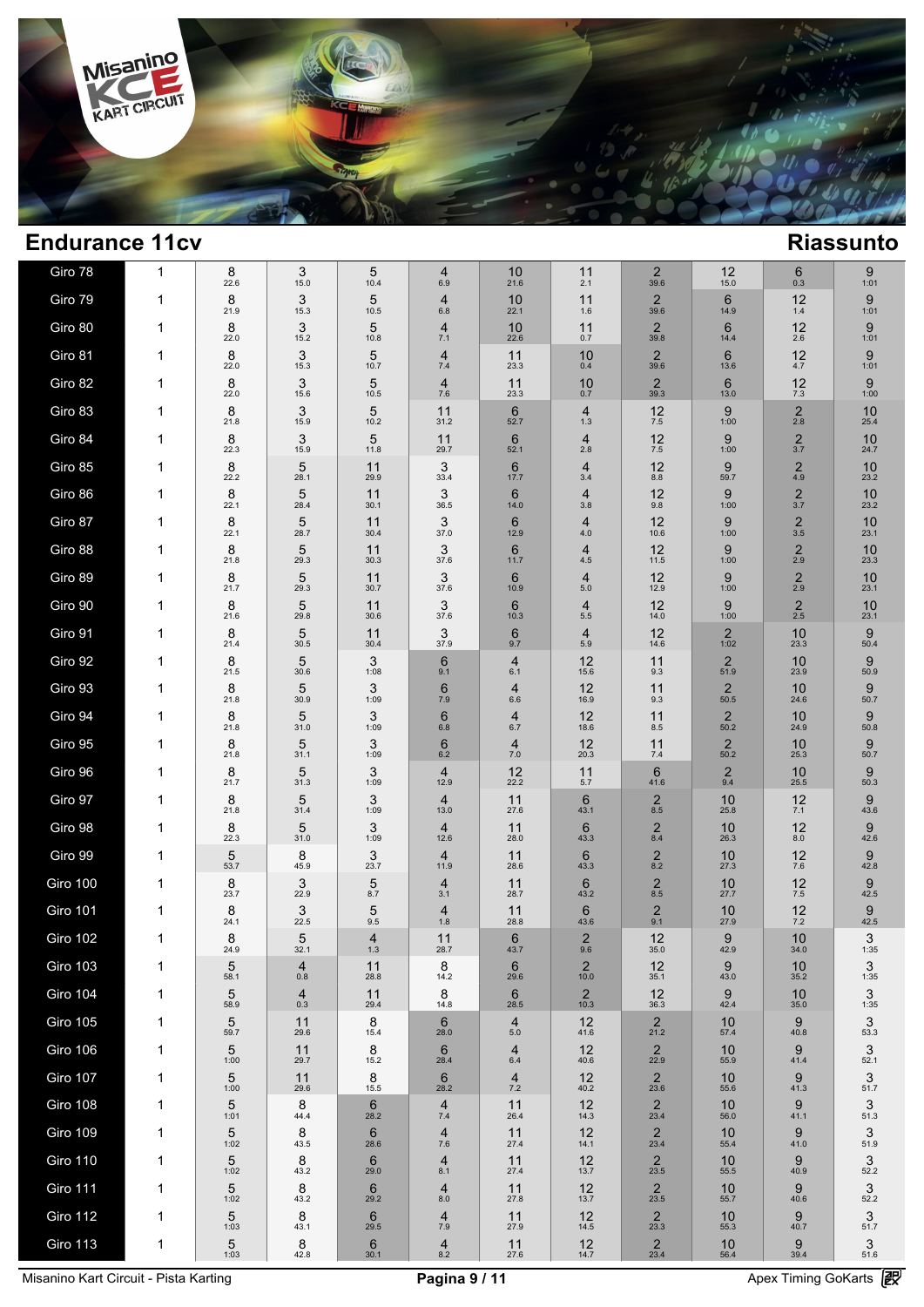

| Giro 114        | 1 | 5<br>1:04              | 8<br>42.6              | 6<br>30.2                 | 4<br>8.3                  | 11<br>27.2                    | $\frac{2}{39.0}$       | 10<br>56.0                        | 12<br>1.8           | 9<br>37.4  | 3<br>51.3            |  |
|-----------------|---|------------------------|------------------------|---------------------------|---------------------------|-------------------------------|------------------------|-----------------------------------|---------------------|------------|----------------------|--|
| <b>Giro 115</b> | 1 | 5<br>1:05              | 8<br>42.4              | 6<br>30.2                 | 11<br>35.5                | $\frac{2}{39.6}$              | $\overline{4}$<br>9.7  | 10<br>46.1                        | 12<br>5.1           | 9<br>33.6  | 3<br>51.3            |  |
| <b>Giro 116</b> | 1 | 5<br>1:05              | 8<br>42.3              | 6<br>30.3                 | 11<br>35.5                | $\overline{2}$<br>40.2        | $\overline{4}$<br>9.9  | 10<br>45.3                        | 12<br>7.6           | 9<br>31.4  | 3<br>51.2            |  |
| Giro 117        | 1 | 5<br>1:06              | 8<br>42.1              | 6<br>30.0                 | 11<br>35.9                | $\overline{2}$<br>40.6        | $\overline{4}$<br>9.5  | 10<br>45.3                        | 12<br>9.8           | 9<br>29.1  | 3<br>51.3            |  |
| <b>Giro 118</b> | 1 | 5<br>1:07              | 8<br>41.7              | 6<br>29.9                 | 11<br>36.0                | $\overline{2}$<br>41.3        | $\overline{4}$<br>8.9  | 10<br>45.5                        | 12<br>11.5          | 9<br>32.9  | 3<br>45.5            |  |
| <b>Giro 119</b> | 1 | 5<br>1:09              | 8<br>40.9              | 6<br>30.2                 | 11<br>36.7                | $\overline{2}$<br>40.6        | $\overline{4}$<br>8.5  | 10<br>46.8                        | 12<br>12.6          | 9<br>31.4  | 3<br>46.0            |  |
| <b>Giro 120</b> | 1 | 5<br>1:09              | 8<br>40.8              | 6<br>30.6                 | 11<br>36.8                | $\overline{2}$<br>40.8        | $\overline{4}$<br>7.9  | 12<br>1:02                        | 10<br>1:14          | 3<br>0.3   | 9<br>32.2            |  |
| <b>Giro 121</b> | 1 | 5<br>1:10              | 8<br>40.4              | 6<br>30.5                 | 11<br>37.6                | $\overline{4}$<br>47.9        | 12<br>1:04             | $\overline{2}$<br>4.2             | 10<br>1:09          | 9<br>31.4  | 3<br>43.9            |  |
| <b>Giro 122</b> | 1 | 8<br>1:51              | 5<br>36.1              | 6<br>1:11                 | $\overline{4}$<br>8.6     | 11<br>30.0                    | 12<br>36.0             | $^{\,2}_{\scriptscriptstyle 4.4}$ | 10<br>1:09          | 9<br>30.4  | 3<br>45.7            |  |
| <b>Giro 123</b> | 1 | 5<br>2:29              | 8<br>39.4              | 6<br>31.3                 | $\overline{4}$<br>7.6     | 11<br>32.9                    | 12<br>35.7             | $\overline{2}$<br>2.8             | 10<br>1:08          | 9<br>29.5  | 3<br>46.0            |  |
| <b>Giro 124</b> | 1 | 5<br>2:30              | 8<br>39.5              | 6<br>30.7                 | $\overline{4}$<br>7.5     | 11<br>33.5                    | 12<br>36.9             | $\overline{2}$<br>$1.7$           | 10<br>1:09          | 9<br>28.1  | 3<br>46.1            |  |
| <b>Giro 125</b> | 1 | 5<br>1:13              | 8<br>39.5              | 6<br>30.1                 | $\overline{4}$<br>7.6     | 11<br>34.7                    | 12<br>39.5             | $\overline{c}$<br>0.2             | 10<br>1:08          | 9<br>27.4  | 3<br>46.0            |  |
| <b>Giro 126</b> | 1 | 5<br>1:13              | 8<br>39.3              | 6<br>29.8                 | $\overline{4}$<br>7.5     | 11<br>35.6                    | $\overline{2}$<br>40.1 | 10<br>1:07                        | 12<br>11.8          | 9<br>14.9  | 3<br>46.5            |  |
| <b>Giro 127</b> | 1 | 5<br>1:14              | 8<br>38.8              | 6<br>29.8                 | $\overline{4}$<br>7.6     | 11<br>36.2                    | $\overline{2}$<br>40.1 | 10<br>1:08                        | 12<br>13.0          | 9<br>12.5  | 3<br>46.8            |  |
| <b>Giro 128</b> | 1 | 5<br>1:14              | 8<br>38.8              | 6<br>29.4                 | 4<br>7.7                  | 11<br>37.2                    | $\overline{2}$<br>39.6 | 10<br>1:08                        | 12<br>12.7          | 9<br>11.7  | 3<br>47.3            |  |
| <b>Giro 129</b> | 1 | 5<br>1:14              | 8<br>38.6              | 6<br>29.5                 | $\overline{4}$<br>7.1     | 11<br>37.8                    | $\overline{2}$<br>39.7 | 10<br>1:09                        | 12<br>12.4          | 9<br>10.6  | 3<br>48.1            |  |
| <b>Giro 130</b> | 1 | 5<br>1:14              | 8<br>38.2              | 6<br>29.5                 | $\overline{4}$<br>7.1     | 11<br>38.3                    | $\overline{2}$<br>39.4 | 10<br>1:10                        | 12<br>12.3          | 9<br>9.9   | 3<br>48.6            |  |
| <b>Giro 131</b> | 1 | 5<br>1:15              | 8<br>37.9              | 6<br>29.2                 | 4<br>7.3                  | 11<br>38.6                    | $\overline{2}$<br>39.6 | 12<br>1:22                        | 9<br>9.2            | 10<br>1:00 | 3<br>1:04            |  |
| <b>Giro 132</b> | 1 | 5<br>1:15              | 8<br>37.7              | 6<br>28.9                 | 4<br>7.2                  | 11<br>39.3                    | $\overline{2}$<br>39.5 | 12<br>1:23                        | 9<br>8.3            | 10<br>1:02 | 3<br>1:03            |  |
| <b>Giro 133</b> | 5 | 1<br>1.5               | 8<br>36.0              | 6<br>28.2                 | 4<br>7.5                  | 11<br>40.0                    | $\overline{2}$<br>39.2 | 12<br>1:23                        | 9<br>7.8            | 10<br>1:04 | 3<br>1:02            |  |
| <b>Giro 134</b> | 1 | 8<br>35.1              | 6<br>28.0              | 4<br>7.3                  | 5<br>3.8                  | 11<br>36.8                    | $\overline{2}$<br>39.3 | 12<br>1:22                        | 9<br>9.2            | 10<br>1:04 | 3<br>1:01            |  |
| <b>Giro 135</b> | 1 | 8<br>35.2              | 6<br>28.0              | $\overline{4}$<br>$7.2\,$ | 5<br>5.4                  | 11<br>35.8                    | $\overline{2}$<br>39.4 | 12<br>1:22                        | 9<br>8.7            | 10<br>1:06 | 3<br>1:00            |  |
| <b>Giro 136</b> | 1 | 8<br>35.7              | 6<br>27.4              | 5<br>1:28                 | $\overline{2}$<br>0.5     | 4<br>1.6                      | 11<br>36.6             | 12<br>43.8                        | 9<br>8.7            | 10<br>1:08 | 3<br>58.6            |  |
| Giro 137        | 1 | 8<br>36.0              | 6<br>26.8              | 5<br>1:30                 | 4<br>2.4                  | 11<br>35.8                    | $\overline{2}$<br>39.6 | 12<br>3.6                         | 9<br>8.1            | 10<br>1:10 | 3<br>57.2            |  |
| Giro 138        | 1 | 8<br>36.6              | 6<br>26.8              | 5<br>1:29                 | 4<br>2.9                  | 11<br>35.3                    | $\overline{2}$<br>41.5 | 12<br>1.5                         | 9<br>8.4            | 10<br>1:12 | 3<br>55.3            |  |
| <b>Giro 139</b> | 8 | 6<br>26.3              | 1<br>13.6              | 5<br>1:16                 | 4<br>3.3                  | 11<br>34.9                    | $\overline{a}$<br>43.4 | 12<br>$0.2\,$                     | 9,7.9               | 10<br>1:14 | 3<br>53.6            |  |
| <b>Giro 140</b> | 8 | $6\phantom{1}$<br>26.2 | 1<br>14.7              | 5<br>1:15                 | $\overline{4}$<br>3.9     | 11<br>34.5                    | 12<br>43.4             | $\overline{c}$<br>$0.8\,$         | 9<br>$7.0\,$        | 10<br>1:16 | 3<br>51.4            |  |
| <b>Giro 141</b> | 8 | 6<br>26.0              | 1<br>15.0              | 5<br>1:15                 | 4<br>$4.2\,$              | 11<br>34.4                    | 12<br>43.3             | $\overline{c}$<br>2.6             | 9<br>$5.2\,$        | 10<br>1:18 | 3<br>50.7            |  |
| Giro 142        | 6 | 1<br>15.5              | 8<br>35.8              | 5<br>38.7                 | 4<br>$4.8\,$              | 11<br>34.0                    | 12<br>43.2             | $\frac{2}{2.8}$                   | 9<br>4.6            | 10<br>1:20 | 3<br>49.1            |  |
| <b>Giro 143</b> | 1 | 8<br>36.4              | 6<br>23.6              | 5<br>13.6                 | $\frac{4}{5.2}$           | 11<br>33.9                    | 12<br>43.0             | $\frac{2}{3.7}$                   | $\underset{3.9}{9}$ | 10<br>1:21 | $\mathbf{3}$<br>47.8 |  |
| Giro 144        | 1 | 8<br>36.7              | 6<br>24.3              | 5<br>12.6                 | $\overline{4}$<br>$5.3\,$ | 11<br>34.0                    | 12<br>42.9             | $^{\,2}_{\scriptscriptstyle 4.0}$ | $9_{3.1}$           | 10<br>1:23 | $\chi_{46.6}$        |  |
| <b>Giro 145</b> | 1 | 8<br>36.5              | 6<br>24.3              | 5<br>12.4                 | $\overline{4}$<br>$5.7\,$ | 11<br>34.9                    | 12<br>42.2             | $\underset{4.2}{2}$               | 9<br>2.2            | $M_{1:24}$ |                      |  |
| Giro 146        | 1 | 8<br>36.4              | 6<br>24.2              | 5<br>12.2                 | $\overline{4}$<br>$5.9\,$ | 11<br>34.8                    | $12$<br>$42.6$         | $^{\,2}_{\scriptscriptstyle 4.7}$ | $\underset{0.9}{9}$ |            |                      |  |
| Giro 147        | 1 | 8<br>36.3              | 6<br>24.4              | 5<br>11.7                 | $\overline{4}$<br>6.2     | 11<br>34.4                    | $\sum_{43.3}$          | $\sum_{5.1}$                      | $\sum_{1.0}$        |            |                      |  |
| Giro 148        | 1 | 8<br>35.9              | 6<br>24.7              | 5<br>10.9                 | $\overline{4}$<br>6.9     | $\underset{34.2}{\cancel{M}}$ |                        |                                   |                     |            |                      |  |
| <b>Giro 149</b> | 1 | 8<br>35.9              | $\chi$ <sub>25.1</sub> | $\frac{8}{10.6}$          | $X_{7.0}$                 |                               |                        |                                   |                     |            |                      |  |